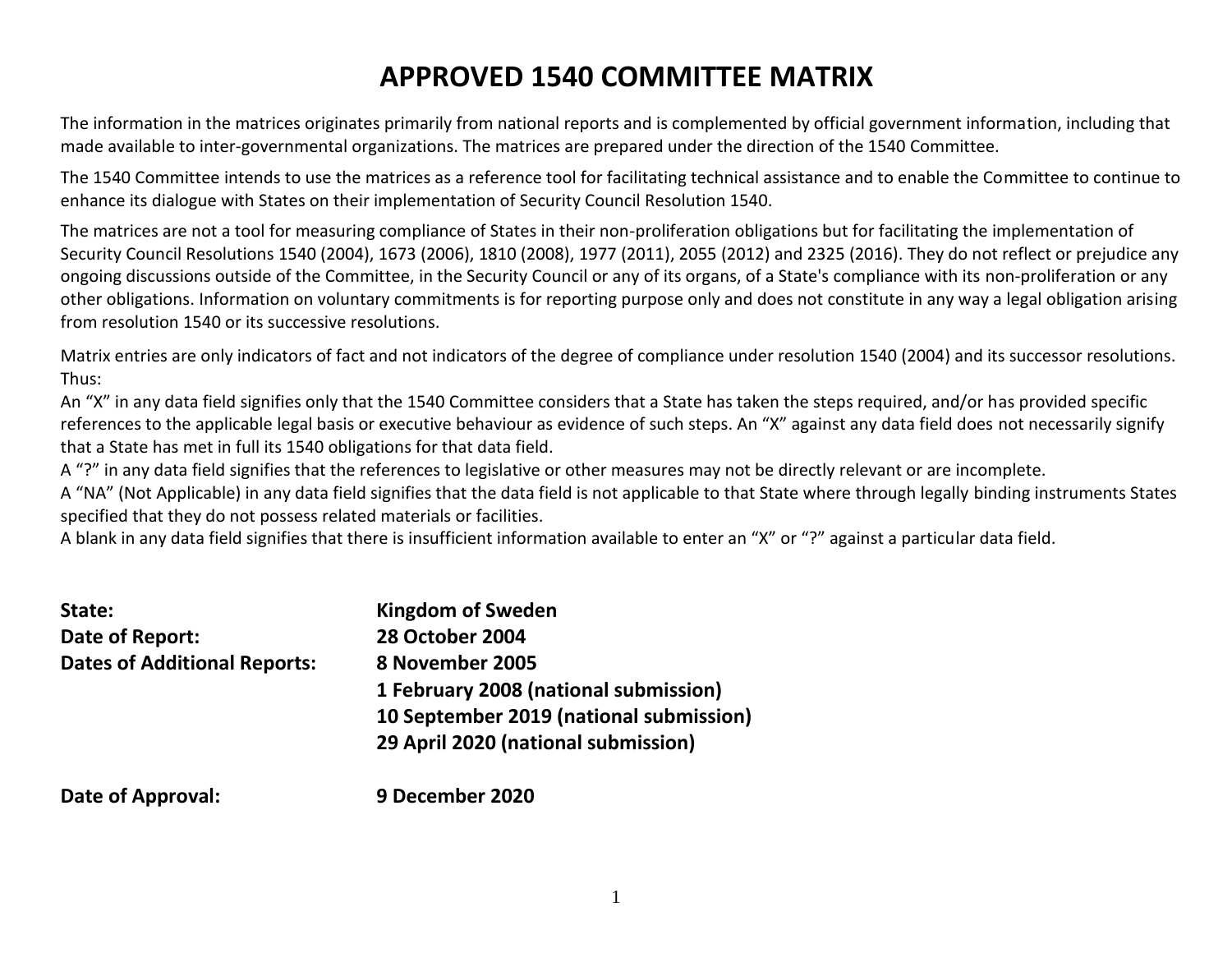## **I. OP 1 and related matters from OP 5, OP 8 (a), (b), (c) and OP10**

|                | <b>Adherence to legally binding</b><br>instruments, membership of<br>organisations, participation<br>in arrangements and<br>statements made. | Relevant information (i.e. signing, deposit of instrument of accession, ratification, etc) |  |  |  |  |  |  |  |  |  |
|----------------|----------------------------------------------------------------------------------------------------------------------------------------------|--------------------------------------------------------------------------------------------|--|--|--|--|--|--|--|--|--|
| 1              | Nuclear Non-<br><b>Proliferation Treaty</b><br>(NPT)                                                                                         | Deposit 9 January 1970                                                                     |  |  |  |  |  |  |  |  |  |
| $\overline{2}$ | Nuclear Weapons Free<br>Zone/ Protocol(s)                                                                                                    |                                                                                            |  |  |  |  |  |  |  |  |  |
| 3              | International<br>Convention for the<br>Suppression of Acts of<br><b>Nuclear Terrorism</b>                                                    | Deposit 18 August 2014                                                                     |  |  |  |  |  |  |  |  |  |
| 4              | Convention on Physical<br><b>Protection of Nuclear</b><br>Material (CPPNM)                                                                   | Deposit 1 August 1980                                                                      |  |  |  |  |  |  |  |  |  |
| 5              | 2005 Amendment to the<br><b>CPPNM</b>                                                                                                        | Deposit 23 March 2012                                                                      |  |  |  |  |  |  |  |  |  |
| 6              | Comprehensive Nuclear-<br>Test-Ban Treaty (CTBT)<br>(not in force)                                                                           | Deposit 2 December 1998                                                                    |  |  |  |  |  |  |  |  |  |
| $\overline{7}$ | <b>Chemical Weapons</b><br>Convention (CWC)                                                                                                  | Deposit 17 June 1993                                                                       |  |  |  |  |  |  |  |  |  |
| 8              | <b>Biological Weapons</b><br>Convention (BWC)                                                                                                | Deposit 5 February 1976                                                                    |  |  |  |  |  |  |  |  |  |
| 9              | Geneva Protocol of 1925                                                                                                                      | Deposit 25 April 1930                                                                      |  |  |  |  |  |  |  |  |  |
| 10             | 1997 International<br>Convention for the<br>Suppression of Terrorist<br><b>Bombings</b>                                                      | Deposit 6 September 2001                                                                   |  |  |  |  |  |  |  |  |  |
| 11             | 1999 International<br>Convention for the<br>Suppression of the<br><b>Financing of Terrorism</b>                                              | Deposit 6 June 2002                                                                        |  |  |  |  |  |  |  |  |  |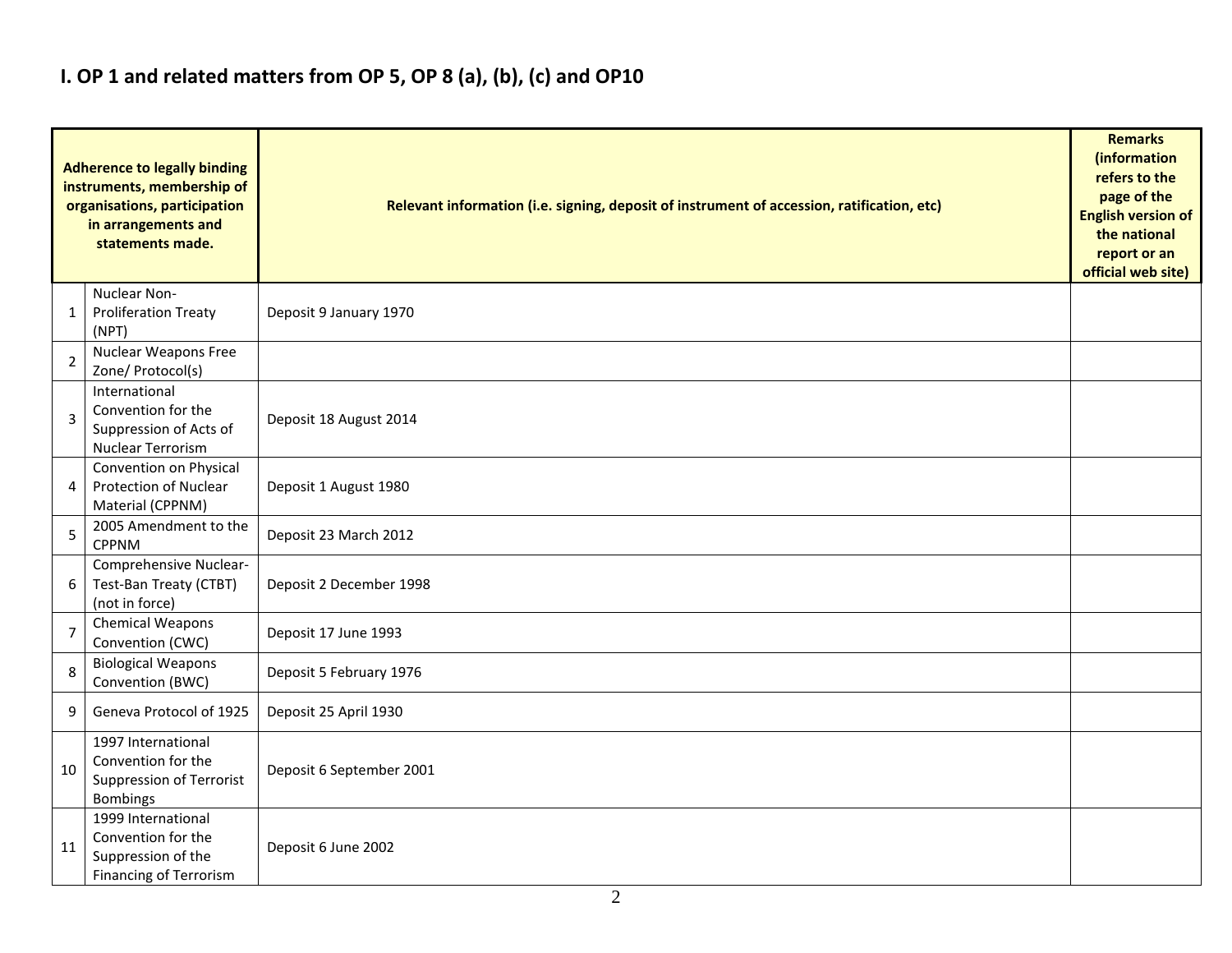|    | 2005 Protocol to the                     |                                                                                                                                                                                                                       |  |
|----|------------------------------------------|-----------------------------------------------------------------------------------------------------------------------------------------------------------------------------------------------------------------------|--|
|    | Convention for the                       |                                                                                                                                                                                                                       |  |
| 12 | suppression of unlawful                  | Deposit 22 September 2014                                                                                                                                                                                             |  |
|    | acts against the safety of               |                                                                                                                                                                                                                       |  |
|    | maritime navigation                      |                                                                                                                                                                                                                       |  |
|    | 2005 Protocol to the                     |                                                                                                                                                                                                                       |  |
|    | Protocol for the                         |                                                                                                                                                                                                                       |  |
| 13 | suppression of unlawful                  | Deposit 22 September 2014                                                                                                                                                                                             |  |
|    | acts against the safety of               |                                                                                                                                                                                                                       |  |
|    | fixed platforms located                  |                                                                                                                                                                                                                       |  |
|    | on the continental shelf                 |                                                                                                                                                                                                                       |  |
|    | 2010 Convention on the                   |                                                                                                                                                                                                                       |  |
|    | Suppression of Unlawful                  |                                                                                                                                                                                                                       |  |
| 14 | Acts Relating to                         | Deposit 12 July 2018                                                                                                                                                                                                  |  |
|    | <b>International Civil</b>               |                                                                                                                                                                                                                       |  |
|    | Aviation                                 |                                                                                                                                                                                                                       |  |
|    | Other relevant regional                  |                                                                                                                                                                                                                       |  |
| 15 | legally binding                          | <b>EURATOM Treaty</b>                                                                                                                                                                                                 |  |
|    | instruments                              |                                                                                                                                                                                                                       |  |
| 16 | <b>International Atomic</b>              | Deposit 19 June 1957                                                                                                                                                                                                  |  |
|    | Energy Agency (IAEA)                     |                                                                                                                                                                                                                       |  |
|    |                                          | Zangger Committee (ZC)                                                                                                                                                                                                |  |
|    |                                          | <b>Nuclear Suppliers Group (NSG)</b>                                                                                                                                                                                  |  |
|    |                                          | Australia Group (AG)                                                                                                                                                                                                  |  |
| 17 | Directly relevant                        | Missile Technology Control Regime (MTCR)                                                                                                                                                                              |  |
|    | Arrangements                             | Wassenaar Arrangement (WA)                                                                                                                                                                                            |  |
|    |                                          | Proliferation Security Initiative (PSI) Participating State                                                                                                                                                           |  |
|    |                                          | Global Initiative to Combat Nuclear Terrorism (GICNT)                                                                                                                                                                 |  |
|    |                                          | Hague Code of Conduct (HCoC)                                                                                                                                                                                          |  |
|    |                                          |                                                                                                                                                                                                                       |  |
|    | Statement on non-                        |                                                                                                                                                                                                                       |  |
| 18 | provision of WMD and                     | State reports that, under its law, any attempt by non-State actors to develop, manufacture, possess, transport, transfer or<br>use nuclear, chemical or biological weapons and their means of delivery is prohibited. |  |
|    | related materials to<br>non-State actors |                                                                                                                                                                                                                       |  |
|    |                                          | Council of Europe                                                                                                                                                                                                     |  |
|    |                                          | European Union                                                                                                                                                                                                        |  |
|    |                                          | Financial Action Task Force (FATF)                                                                                                                                                                                    |  |
|    | Membership in relevant                   | International Civil Aviation Organization (ICAO)                                                                                                                                                                      |  |
| 19 | international, regional                  | International Maritime Organization (IMO)                                                                                                                                                                             |  |
|    | or sub-regional                          | International Monetary Fund (IMF)                                                                                                                                                                                     |  |
|    | organisations                            | Inter-Parliamentary Union (IPU)                                                                                                                                                                                       |  |
|    |                                          | <b>INTERPOL</b>                                                                                                                                                                                                       |  |
|    |                                          | Organization for Security and Co-operation in Europe (OSCE)                                                                                                                                                           |  |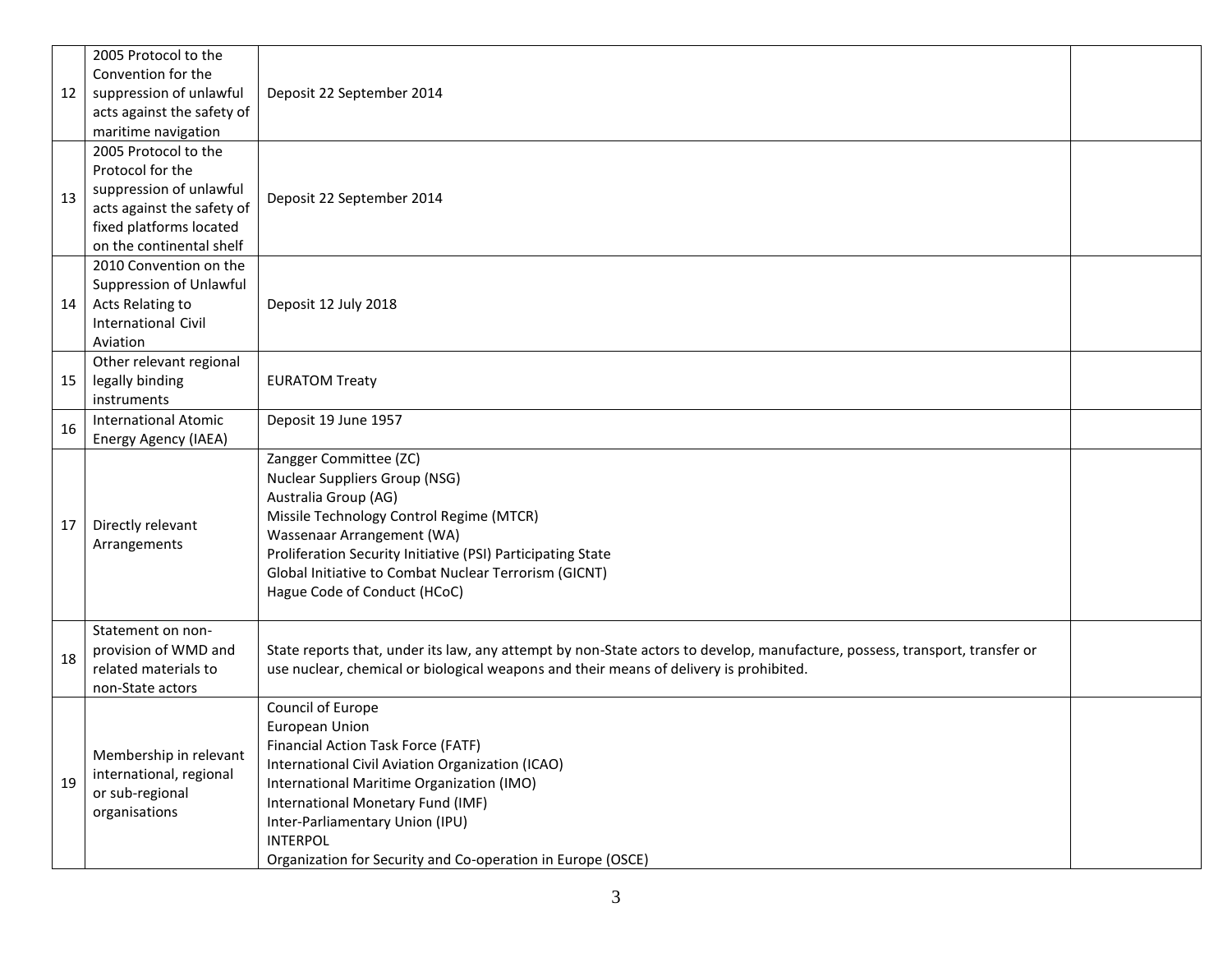|  | World Bank                                 |  |
|--|--------------------------------------------|--|
|  | World Customs Organization (WCO)           |  |
|  | World Health Organization (WHO)            |  |
|  | World Organisation for Animal Health (OIE) |  |
|  |                                            |  |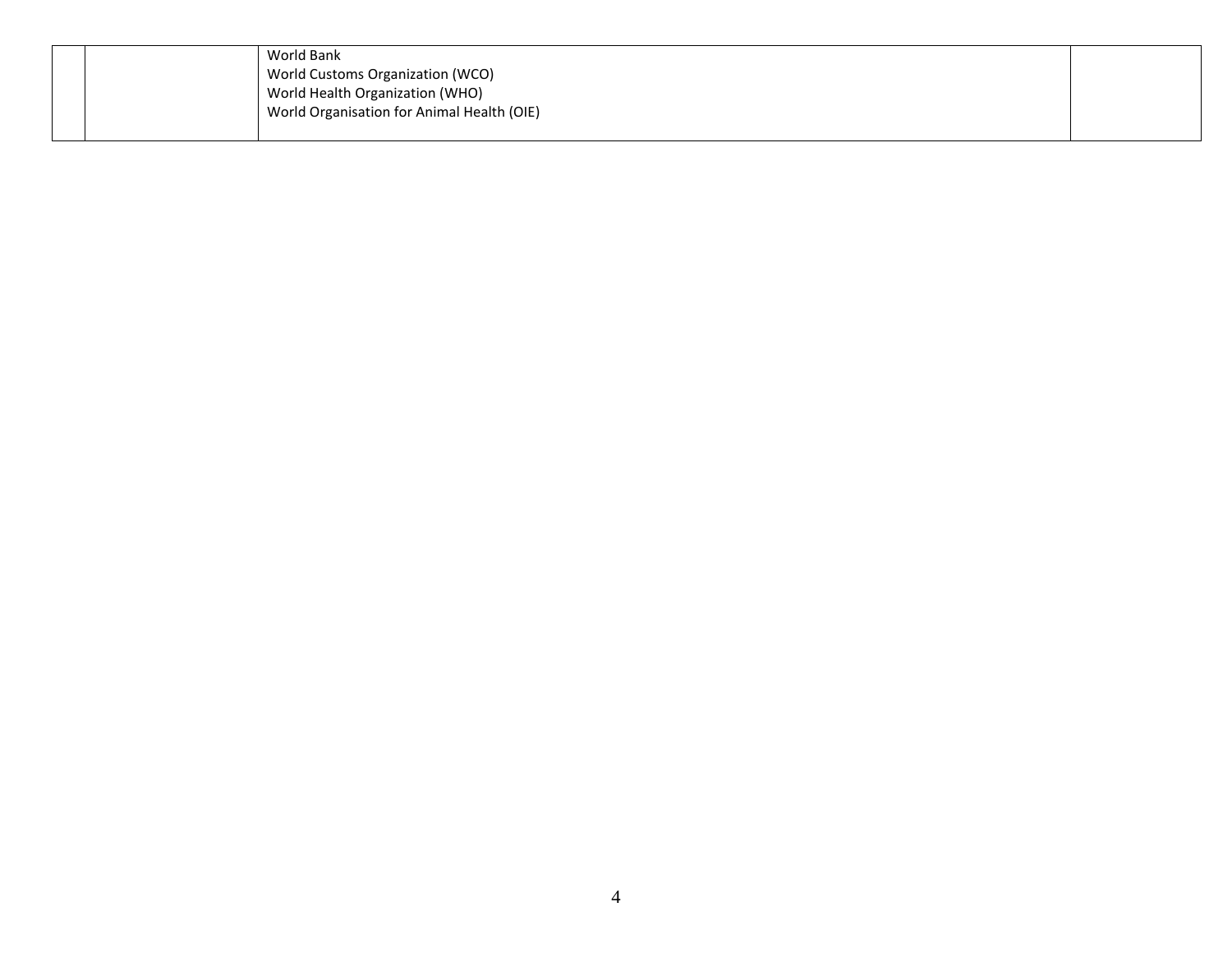### **II. OP 2 - Nuclear Weapons (NW), Chemical Weapons (CW) and Biological Weapons (BW)**

|                | <b>National legislation which</b><br>prohibits persons or entities     |                                                      |                                                     |                   | <b>National legal framework</b>                                                                                                                                                                                                                                                                                                                                                                                 |                   |                             |                   | <b>Enforcement and civil/criminal penalties</b>                                                                                                                                                                                                                                                                                                                                                                                                                                                  |                |
|----------------|------------------------------------------------------------------------|------------------------------------------------------|-----------------------------------------------------|-------------------|-----------------------------------------------------------------------------------------------------------------------------------------------------------------------------------------------------------------------------------------------------------------------------------------------------------------------------------------------------------------------------------------------------------------|-------------------|-----------------------------|-------------------|--------------------------------------------------------------------------------------------------------------------------------------------------------------------------------------------------------------------------------------------------------------------------------------------------------------------------------------------------------------------------------------------------------------------------------------------------------------------------------------------------|----------------|
|                | to engage in one of the<br>following activities and its<br>enforcement | $\overline{\mathsf{N}}$<br>$\boldsymbol{\mathsf{W}}$ | $X$ /?<br>$\mathbf{c}$<br>$\boldsymbol{\mathsf{W}}$ | $\mathbf{B}$<br>W | Source document of national implementation<br>law                                                                                                                                                                                                                                                                                                                                                               | N<br>$\mathsf{W}$ | $X$ /?<br>$\mathbf{C}$<br>W | $\mathbf{B}$<br>W | <b>Source document</b>                                                                                                                                                                                                                                                                                                                                                                                                                                                                           | <b>Remarks</b> |
| 1              | manufacture                                                            | X                                                    | X                                                   | $\mathsf{X}$      | NW/CW/BW:<br>Military Equipment Act (SFS 1992: 1300),<br>Section 3<br>NW:<br>Nuclear Activities Act (SFS 1984:3), Sections 3,<br>25 (conducts nuclear activities, including<br>processing of nuclear material, without a<br>licence under Section 5)<br>CW:<br>Penal Code, Chapter 22, Section 6a                                                                                                               | $\mathsf{x}$      | X.                          | $\mathsf{x}$      | NW/CW/BW:<br>Act on Criminal Responsibility for Terrorist<br>Crimes (SFS 2003:148), Sections 3-4, and Penal<br>Code, Chapter 23, Section 2 (Preparation of<br>aforementioned crimes)<br>Military Equipment Act (SFS 1992: 1300),<br>Section 3 and Sections 25-26<br>CW:<br>Penal Code, Chapter 22, Section 6a (A person<br>who: develops, produces or by other means<br>acquires, stores or holds chemical weapons or<br>directly or indirectly transfers chemical<br>weapons to another person) |                |
| $\overline{2}$ | acquire                                                                | X                                                    | X                                                   |                   | NW:<br>Nuclear Activities Act (SFS 1984:3), Sections 3,<br>25 (conducts nuclear activities, including<br>acquisition of nuclear material, without a<br>licence under Section 5)<br>CW:<br>Penal Code, Chapter 22, Section 6a (A person<br>who: develops, produces or by other means<br>acquires, stores or holds chemical weapons or<br>directly or indirectly transfers chemical<br>weapons to another person) | X                 | X                           |                   | NW:<br>Nuclear Activities Act (SFS 1984:3), Sections 22-<br>29<br>CW:<br>Penal Code, Chapter 22, Section 6a (A person<br>who: develops, produces or by other means<br>acquires, stores or holds chemical weapons or<br>directly or indirectly transfers chemical<br>weapons to another person, Chapter 23,                                                                                                                                                                                       |                |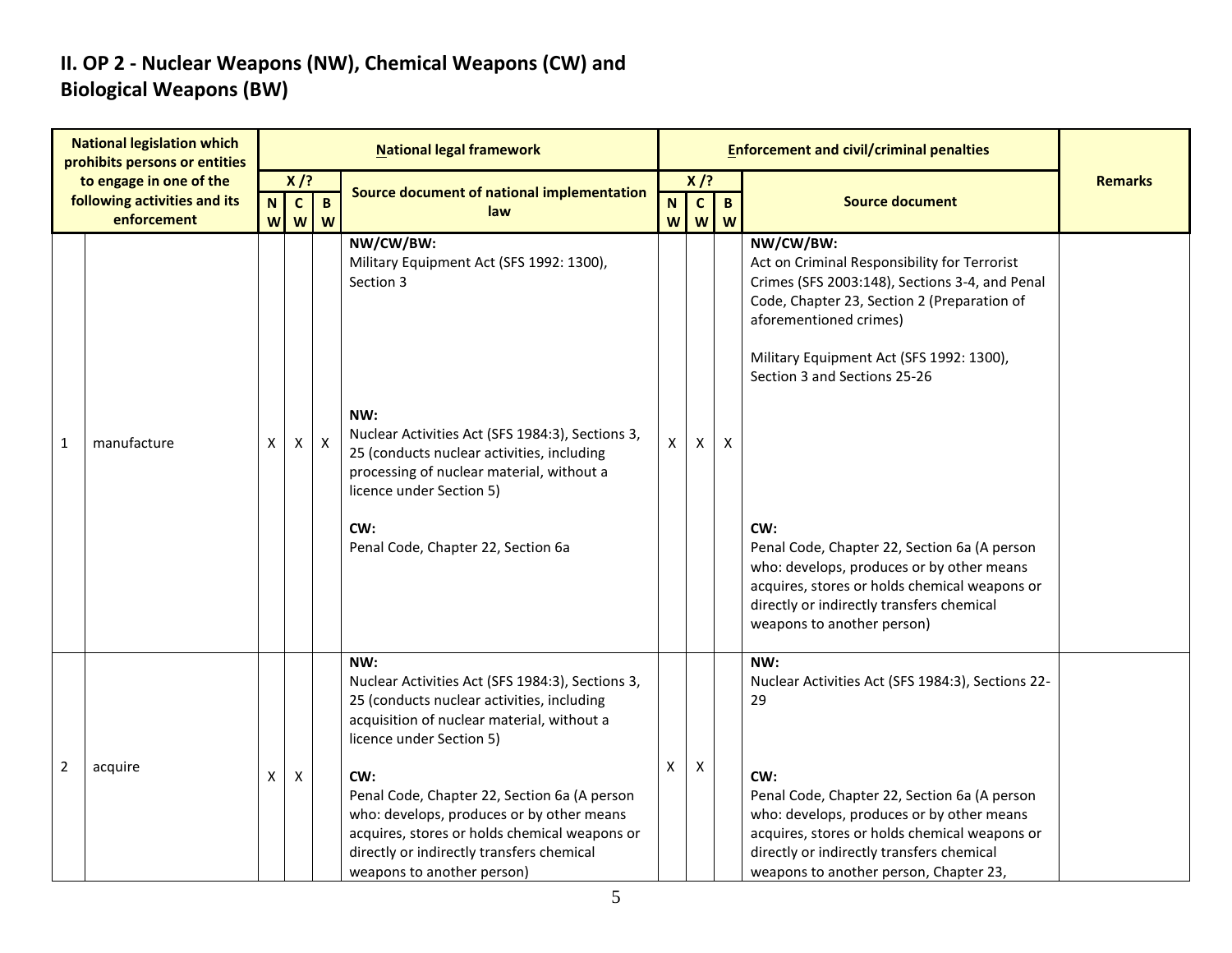|   |           |   |   |              |                                                                                                                                                                           |   |   |              | Section 2 (Preparation of aforementioned<br>crimes)<br>Act on Criminal Responsibility for Terrorist<br>Crimes (SFS 2003:148), Sections 3-4 (reference<br>to Penal Code, Chapter 22, Section 6a<br>(prohibition on acquiring a chemical weapon)                                                  |
|---|-----------|---|---|--------------|---------------------------------------------------------------------------------------------------------------------------------------------------------------------------|---|---|--------------|-------------------------------------------------------------------------------------------------------------------------------------------------------------------------------------------------------------------------------------------------------------------------------------------------|
|   |           |   |   |              | NW:<br>Nuclear Activities Act (SFS 1984:3), Section 25<br>(conducts nuclear activities, including<br>possession, without a licence under Section 5)                       |   |   |              | NW:<br>Nuclear Activities Act (SFS 1984:3), Section 26                                                                                                                                                                                                                                          |
| 3 | possess   | х | X |              | CW:<br>Penal Code, Chapter 22, Section 6a                                                                                                                                 | X | х |              | CW:<br>Penal Code, Chapter 22, Section 6a (A person<br>who: develops, produces or by other means<br>acquires, stores or holds chemical weapons or<br>directly or indirectly transfers chemical<br>weapons to another person, Chapter 23,<br>Section 2 (Preparation of aforementioned<br>crimes) |
|   |           |   |   |              |                                                                                                                                                                           |   |   |              | Act on Criminal Responsibility for Terrorist<br>Crimes (SFS 2003:148), Sections 3-4 (reference<br>to Penal Code, Chapter 22, Section 6a<br>(prohibition on holding or storing a chemical<br>weapon))                                                                                            |
| 4 | develop   |   | X |              | CW:<br>Penal Code, Chapter 22, Section 6a                                                                                                                                 |   | х |              | CW:<br>Penal Code, Chapter 22, Section 6a (A person<br>who: develops, produces or by other means<br>acquires, stores or holds chemical weapons or<br>directly or indirectly transfers chemical<br>weapons to another person)                                                                    |
|   |           |   |   |              | NW/CW/BW:<br>Act on Transport of Dangerous Goods (SFS<br>2006:263), Sections 2, 26                                                                                        |   |   |              | NW/CW/BW:<br>Act on Transport of Dangerous Goods (SFS<br>2006:263), Sections 2, 26                                                                                                                                                                                                              |
| 5 | transport | Х | X | $\mathsf{X}$ | NW:<br>Nuclear Activities Act (SFS 1984:3), Section 25<br>(conducts nuclear activities, including transport<br>of nuclear material, without a licence under<br>Section 5) | X | X | $\mathsf{X}$ | NW:<br>Nuclear Activities Act (SFS 1984:3), Section 26                                                                                                                                                                                                                                          |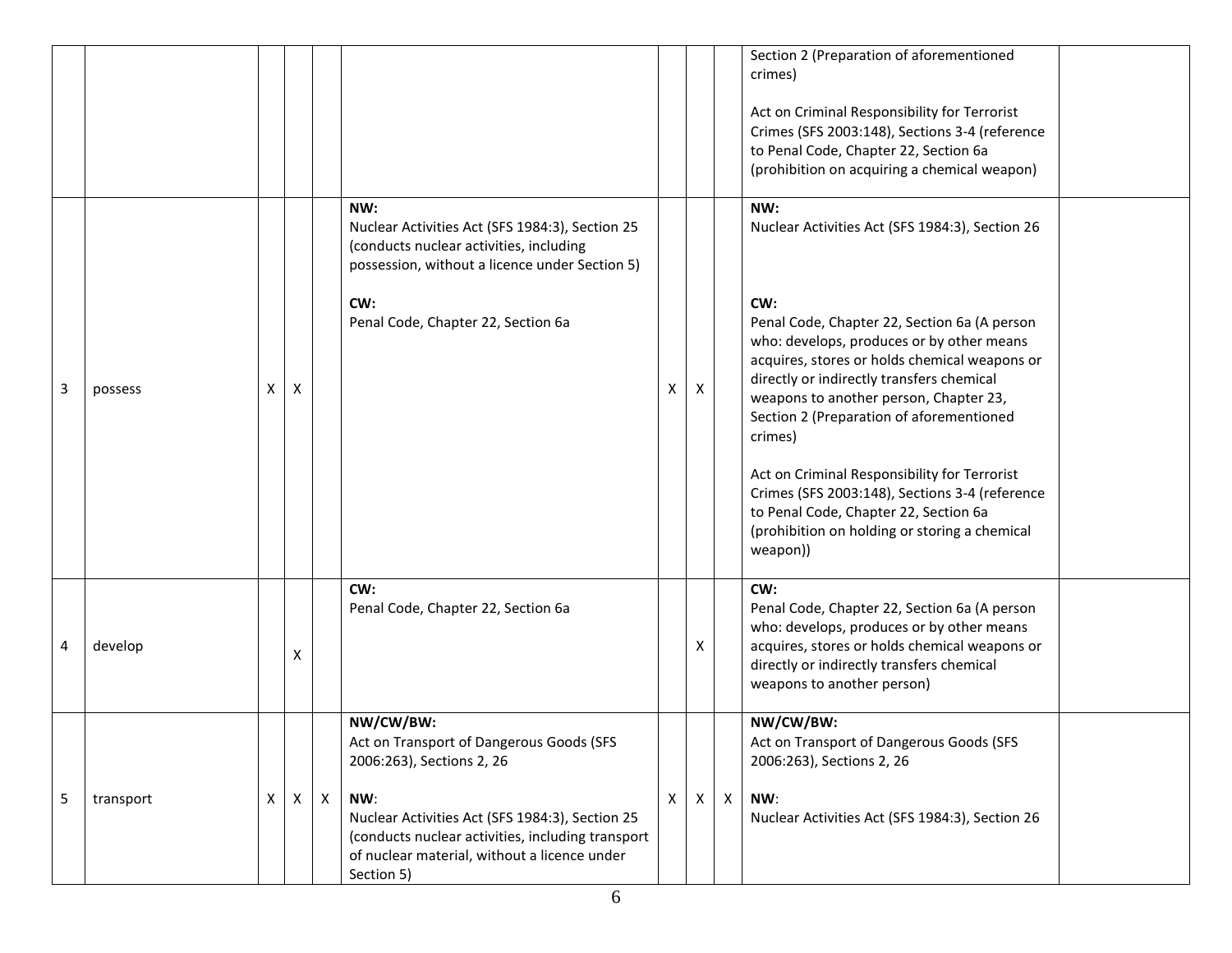| 6 | transfer | X | X | X | NW/CW/BW:<br>Act on Criminal Responsibility for Terrorist<br>Crimes (SFS 2003:148), Sections 3-4<br>Act on the Control of Dual-use Items and<br>Technical Assistance (SFS 2000:1064) and<br>respective Ordinance (SFS 2000:1217), Sections<br>18, 21, 22 (prohibitions)<br>NW:<br>Nuclear Activities Act (SFS 1984:3), Sections 3,<br>25 (conducts nuclear activities, including<br>transfer of nuclear material, without a licence<br>under Section 5)<br>CW:<br>Penal Code, Chapter 22, Section 6a | X | X | X            | NW/CW/BW:<br>Act on Criminal Responsibility for Terrorist<br>Crimes (SFS 2003:148), Sections 3-4<br>Act on the Control of Dual-use Items and<br>Technical Assistance (SFS 2000:1064) and<br>respective Ordinance (SFS 2000:1217), Sections<br>18-25 (penalties and enforcement)<br>NW:<br>Nuclear Activities Act (SFS 1984:3), Sections 22-<br>29<br>CW:<br>Penal Code, Chapter 22, Section 6a (A person<br>who: develops, produces or by other means<br>acquires, stores or holds chemical weapons or<br>directly or indirectly transfers chemical<br>weapons to another person)                                                                                                                                                                                                                                                                                                                                              |  |
|---|----------|---|---|---|------------------------------------------------------------------------------------------------------------------------------------------------------------------------------------------------------------------------------------------------------------------------------------------------------------------------------------------------------------------------------------------------------------------------------------------------------------------------------------------------------|---|---|--------------|--------------------------------------------------------------------------------------------------------------------------------------------------------------------------------------------------------------------------------------------------------------------------------------------------------------------------------------------------------------------------------------------------------------------------------------------------------------------------------------------------------------------------------------------------------------------------------------------------------------------------------------------------------------------------------------------------------------------------------------------------------------------------------------------------------------------------------------------------------------------------------------------------------------------------------|--|
| 7 | use      | X | Χ | X | CW/BW:<br>Act on Criminal Responsibility for Terrorist<br>Crimes (SFS 2003:148), Sections 2 and 3<br>(terrorist intent)                                                                                                                                                                                                                                                                                                                                                                              | Χ | X | $\mathsf{X}$ | CW/BW:<br>Penal Code, Chapter 13, Section 7 (a person<br>who creates a general danger to human life or<br>health by poisoning or infecting food, water, or<br>the like, or in other ways by spreading poison<br>or the like, or by transmitting or spreading<br>serious disease, shall be sentenced for<br>spreading poison or a contagious substance to<br>imprisonment for at most six years), Section 8<br>(a person who creates a general danger to<br>animals or plants by means of poison or by<br>transmitting or spreading malignant disease or<br>by spreading noxious animals or weeds or by<br>other like means, shall be sentenced for<br>causing destruction to a fine or imprisonment<br>for at most two years), Chapter 22, section 6<br>(use of any weapon prohibited by international<br>law)<br>Act on Criminal Responsibility for Terrorist<br>Crimes (SFS 2003:148), Sections 2 and 3:<br>terrorist intent |  |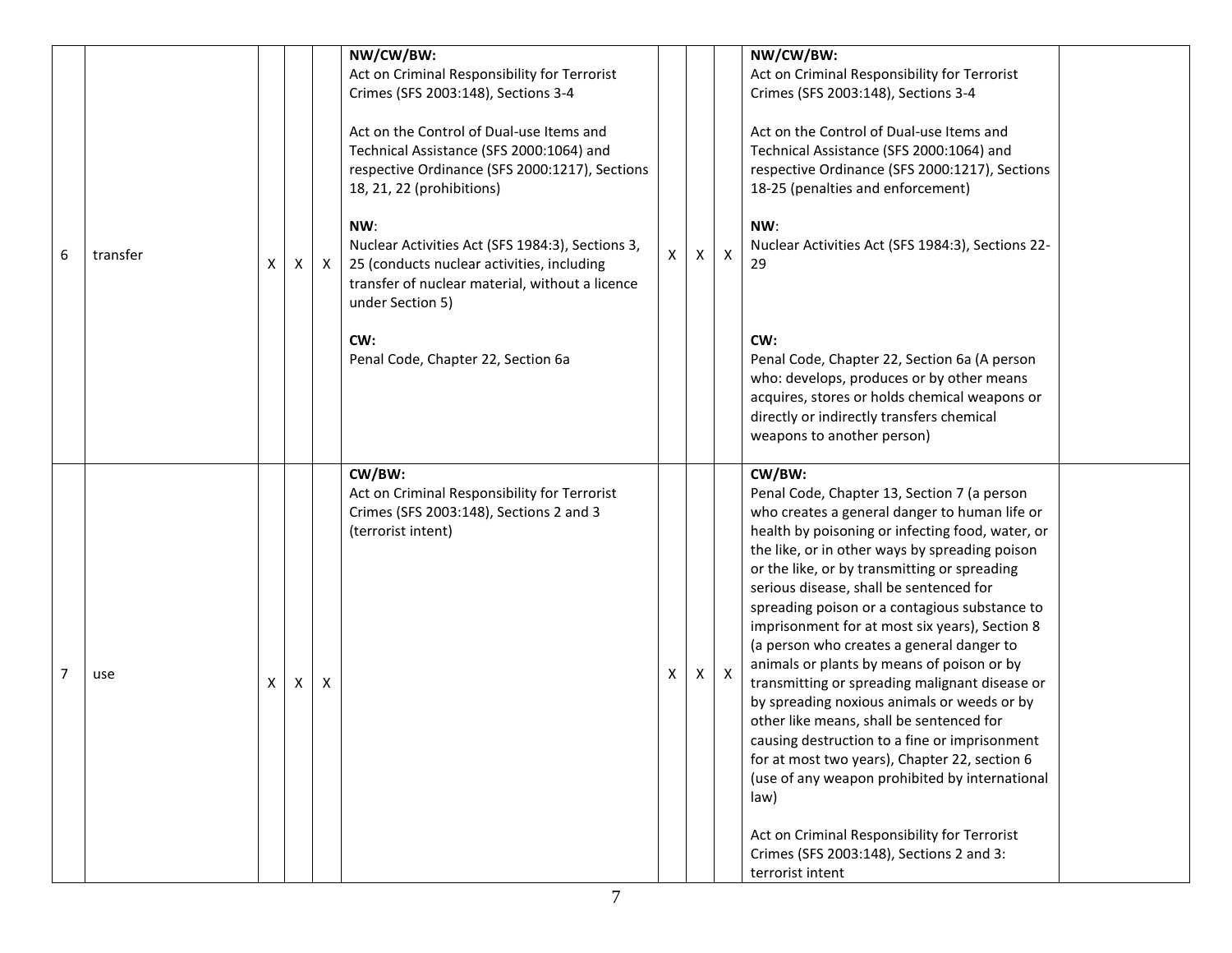|    |                                                                    |   |              |              | NW:<br>Penal Code, Chapter 22, Section 6c (prohibition<br>on nuclear explosions)<br>CW:<br>Penal Code, Chapter 22, Section 6a (prohibition<br>on use of chemical weapons)<br>BW:<br>Penal Code, Chapter 13, Sections 7-8                                                                                                                            |    |              |              | NW:<br>Penal Code, Chapter 22, Section 6c (prohibition<br>on nuclear explosions)<br>CW:<br>Penal Code, Chapter 22, Section 6a (prohibition<br>on use of chemical weapons)<br>BW:<br>Act on Genocide, crimes against humanity and<br>war crimes (2014:406), section 10 (use of<br>biological weapons) |
|----|--------------------------------------------------------------------|---|--------------|--------------|-----------------------------------------------------------------------------------------------------------------------------------------------------------------------------------------------------------------------------------------------------------------------------------------------------------------------------------------------------|----|--------------|--------------|------------------------------------------------------------------------------------------------------------------------------------------------------------------------------------------------------------------------------------------------------------------------------------------------------|
| 8  | attempt to engage in<br>abovementioned<br>activities               | Χ | $\mathsf{X}$ | $\mathsf{X}$ | NW/CW/BW:<br>Penal Code, Chapter 23, Section 1<br>Act on Criminal Responsibility for Terrorist<br>Crimes (SFS 2003:148), Section 4                                                                                                                                                                                                                  | x  | $\mathsf{X}$ | $\mathsf{X}$ | NW/CW/BW:<br>Penal Code, Chapter 23, Section 1<br>Act on Criminal Responsibility for Terrorist<br>Crimes (SFS 2003:148), Section 4                                                                                                                                                                   |
| 9  | participate as an<br>accomplice in<br>abovementioned<br>activities | X | X            | $\mathsf{X}$ | NW/CW/BW:<br>Penal Code, Chapter 23, Section 4 (each<br>accomplice shall be judged according to the<br>intent or the negligence attributable to him;<br>punishments defined in law for the act of a<br>manager, debtor or other person in a special<br>position shall also be imposed on anyone who<br>was an accomplice to the act of such person) | X  | X            | X            | NW/CW/BW:<br>Penal Code, Chapter 23, Section 4                                                                                                                                                                                                                                                       |
| 10 | assist in<br>abovementioned<br>activities                          | Χ | X            | $\mathsf{X}$ | NW/CW/BW:<br>Penal Code, Chapter 23, Section 4 (each<br>accomplice shall be judged according to the<br>intent or the negligence attributable to him;<br>punishments defined in law for the act of a<br>manager, debtor or other person in a special<br>position shall also be imposed on anyone who<br>was an accomplice to the act of such person) | X  | Χ            | х            | NW/CW/BW:<br>Penal Code, Chapter 23, Section 4                                                                                                                                                                                                                                                       |
| 11 | finance<br>abovementioned<br>activities                            | X | $\mathsf{X}$ | $\mathsf{X}$ | NW/CW/BW:<br>Act on Criminal Responsibility for the Financing<br>of Particular Serious Crime in some cases (SFS<br>2002:444), Sections 2-3                                                                                                                                                                                                          | X. | Χ            | $\mathsf{X}$ | NW/CW/BW:<br>Act on Criminal Responsibility for the Financing<br>of Particular Serious Crime in some cases (SFS<br>2002:444), Sections 2-3                                                                                                                                                           |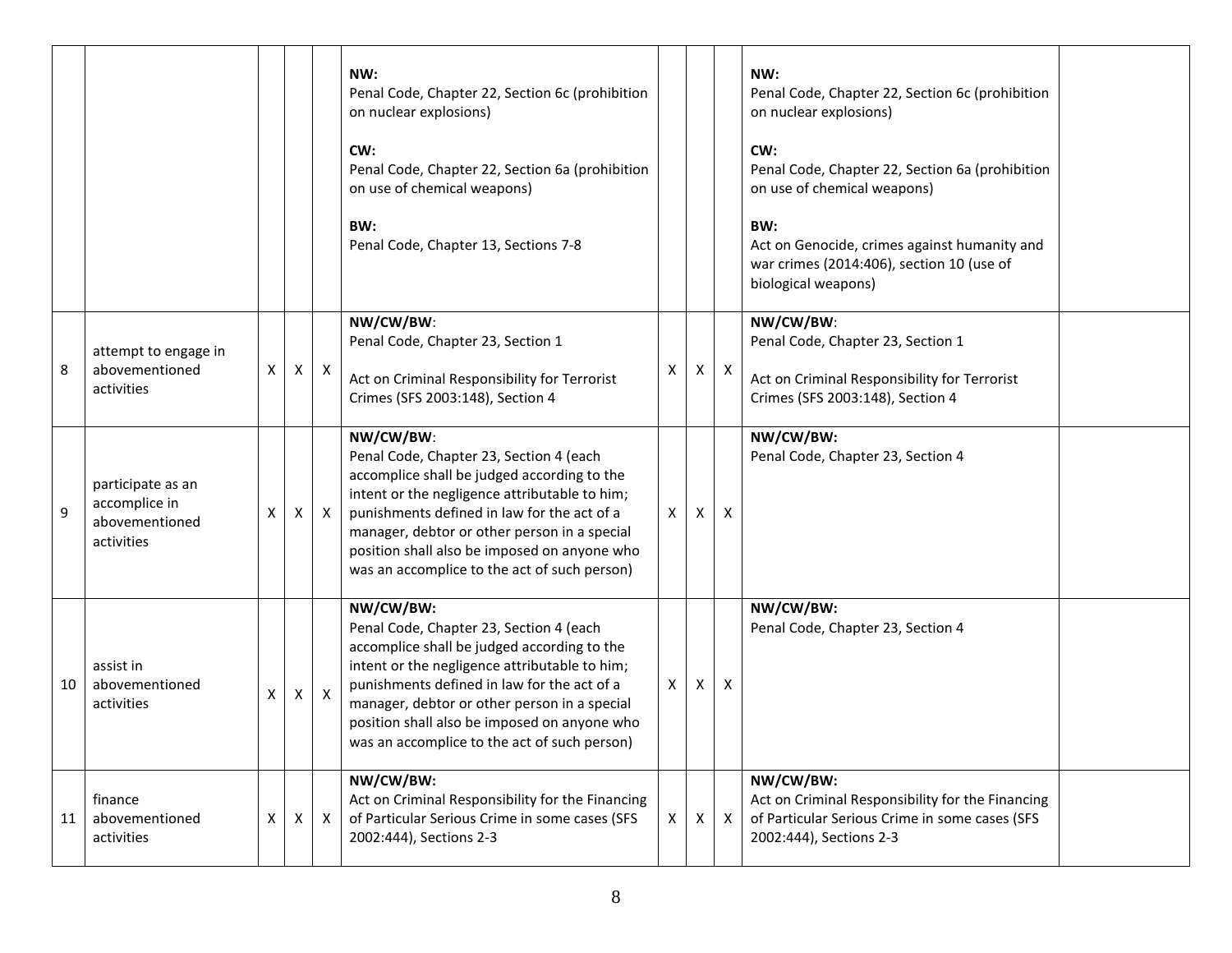|    |                                                                  |   |          |              | Act on Criminal Responsibility for Terrorist<br>Crimes (SFS 2003:148), Sections 6-7<br>Act on Measures against Money Laundering<br>and Terrorist Financing (SFS 2017:630) |   |   |              | Act on Measures against Money Laundering<br>and Terrorist Financing (SFS 2017:630)                                                                                        |  |
|----|------------------------------------------------------------------|---|----------|--------------|---------------------------------------------------------------------------------------------------------------------------------------------------------------------------|---|---|--------------|---------------------------------------------------------------------------------------------------------------------------------------------------------------------------|--|
| 12 | abovementioned<br>activities related to<br>means of delivery $1$ | X | $\times$ | $\mathsf{X}$ | NW/CW/BW:<br>Military Equipment Act (SFS 1992:1300),<br>Section 3<br>Dual-Use Items and Technical Assistance<br>Control Act (SFS 2000:1064), Section 4                    | X | X | $\mathsf{X}$ | NW/CW/BW:<br>Military Equipment Act (SFS 1992:1300),<br>Sections 25-27<br>Dual-Use Items and Technical Assistance<br>Control Act (SFS 2000:1064), Section 18<br>(penalty) |  |
|    |                                                                  |   |          |              | CW:<br>Penal Code, Chapter 22, Section 6a                                                                                                                                 |   |   |              | CW:<br>Penal Code, Chapter 22, Section 6a                                                                                                                                 |  |

1. Means of delivery: missiles, rockets and other unmanned systems capable of delivering nuclear, chemical, or biological weapons that are specially designed for such use.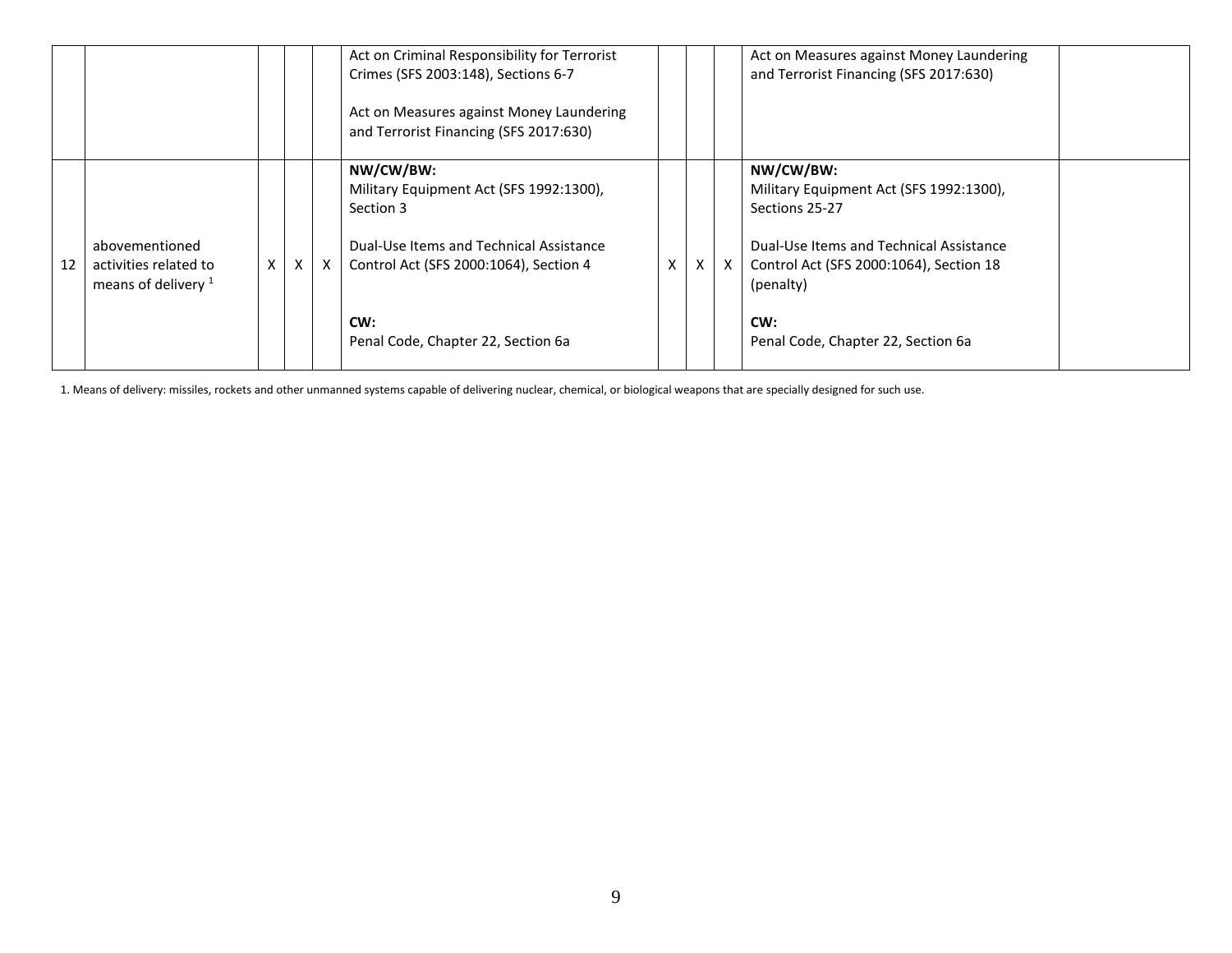#### **III. OP 3 (a) and (b) - Account for/Secure/Physically protect NW, CW and BW, including Related Materials <sup>2</sup>**

|                | <b>Measures to establish</b><br>domestic controls to prevent                                                  |        |                            |                      | National legal and/or regulatory framework                                                                                                                                                                                                                                                                                                                                                                                                                                                                                                            |        |                             |        | <b>Enforcement and civil/criminal penalties</b>                                                                                                                                                                                                                          |                |
|----------------|---------------------------------------------------------------------------------------------------------------|--------|----------------------------|----------------------|-------------------------------------------------------------------------------------------------------------------------------------------------------------------------------------------------------------------------------------------------------------------------------------------------------------------------------------------------------------------------------------------------------------------------------------------------------------------------------------------------------------------------------------------------------|--------|-----------------------------|--------|--------------------------------------------------------------------------------------------------------------------------------------------------------------------------------------------------------------------------------------------------------------------------|----------------|
|                | the proliferation of NW, CW,<br><b>BW, and their means of</b><br>delivery; controls over<br>related materials | N<br>W | $X$ /?<br>$\mathbf c$<br>W | $\, {\bf B} \,$<br>W | <b>Source document</b>                                                                                                                                                                                                                                                                                                                                                                                                                                                                                                                                | N<br>W | $X$ /?<br>$\mathbf{C}$<br>W | B<br>W | <b>Source document</b>                                                                                                                                                                                                                                                   | <b>Remarks</b> |
| $\mathbf{1}$   | Measures to account for<br>production                                                                         | X      | $\pmb{\mathsf{X}}$         |                      | NW:<br>The Nuclear Activities Act (SFS 1984:3), Section<br>5 (licensing obligation for nuclear activities)<br>Radiation Protection Act (SFS 1988:220),<br>Section 20 (licensing for manufacturing of<br>radioactive substances)<br>CW:<br>Regulations on the control of chemical<br>precursors (TFS 2000:26)                                                                                                                                                                                                                                          | Х      | X                           |        | NW:<br>The Nuclear Activities Act (SFS 1984:3), Section<br>25 (penalty)<br>Radiation Protection Act (SFS 1988:220), Section<br>36 (penalty)<br>CW:<br>Regulations on the control of chemical<br>precursors (TFS 2000:26) (Swedish Inspectorate<br>of Strategic Products) |                |
| $\overline{2}$ | Measures to account for<br>use                                                                                | X      | $\mathsf{X}$               | $\mathsf{X}$         | NW:<br>The Nuclear Activities Act (SFS 1984:3), Section<br>5 (licensing obligation for nuclear activities)<br>Radiation Protection Act (SFS 1988:220),<br>Section 20 (licensing for use of radioactive<br>substances)<br>CW:<br>Regulations on the control of chemical<br>precursors (TFS 2000:26)<br>BW:<br>Directive 2000/54/EC of 18 September 2000 on<br>the protection of workers from risks related to<br>exposure to biological agents at work, as<br>amended, Article 13 (prior notification of first<br>time use of groups 2, 3 or 4 agents) | X      | Χ                           |        | NW:<br>The Nuclear Activities Act (SFS 1984:3), Section<br>25 (penalty)<br>Radiation Protection Act (SFS 1988:220), Section<br>36 (penalty)<br>CW:<br>Regulations on the control of chemical<br>precursors (TFS 2000:26) (Swedish Inspectorate<br>of Strategic Products  |                |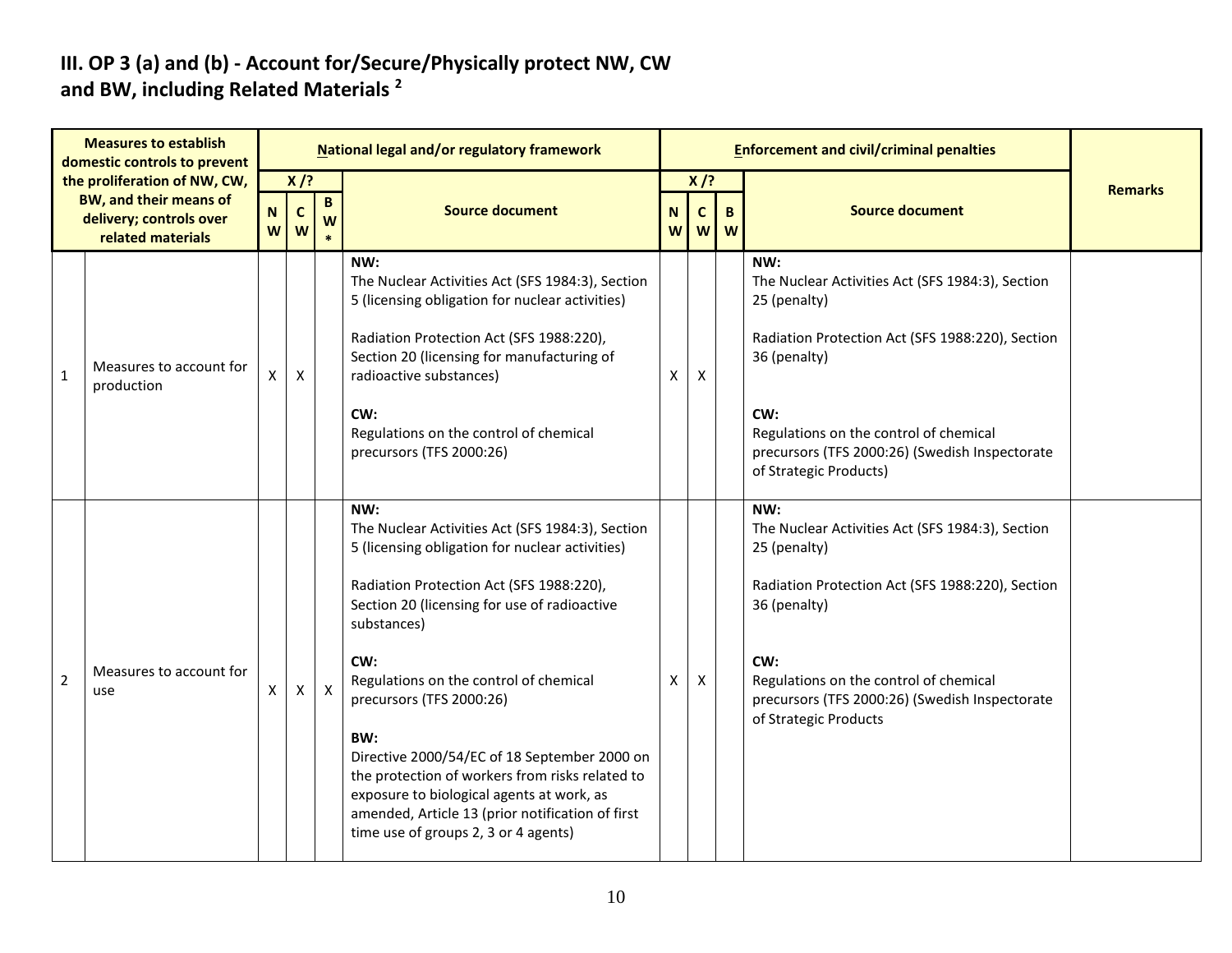| $\overline{3}$ | Measures to account for<br>storage   | $\mathsf{x}$       | X |              | NW:<br>The Nuclear Activities Act (SFS 1984:3), Section<br>5 (licensing obligation for nuclear activities)<br>Radiation Protection Act (SFS 1988:220),<br>Section 20 (licensing for deposit of radioactive<br>substances)<br>CW:<br>Regulations on the control of chemical<br>precursors (TFS 2000:26)                                                                                                                                                                                                                                                                                      | X | X |   | NW:<br>The Nuclear Activities Act (SFS 1984:3), Section<br>25 (penalty)<br>Radiation Protection Act (SFS 1988:220), Section<br>36 (penalty)<br>CW:<br>Regulations on the control of chemical<br>precursors (TFS 2000:26) (Swedish Inspectorate<br>of Strategic Products)                                            |  |
|----------------|--------------------------------------|--------------------|---|--------------|---------------------------------------------------------------------------------------------------------------------------------------------------------------------------------------------------------------------------------------------------------------------------------------------------------------------------------------------------------------------------------------------------------------------------------------------------------------------------------------------------------------------------------------------------------------------------------------------|---|---|---|---------------------------------------------------------------------------------------------------------------------------------------------------------------------------------------------------------------------------------------------------------------------------------------------------------------------|--|
| $\overline{4}$ | Measures to account for<br>transport | $\pmb{\mathsf{X}}$ | X | $\mathsf{X}$ | NW/CW/BW:<br>European Agreement concerning the<br>International Carriage of Dangerous Goods by<br>Road (ADR), Regulations concerning the<br>International Carriage of Dangerous Goods by<br>Rail (RID), European Agreement<br>concerning the International Carriage of<br>Dangerous Goods by Inland Waterways (ADN)<br>EU Directive 2008/68/EC of 24 September 2008<br>on the inland transport of dangerous goods<br>(implementing ADR, RID and ADN), as<br>amended<br>NW:<br>Radiation Protection Act (SFS 1988:220),<br>Section 20 (licensing for transport of<br>radioactive substances) | Χ | X | X | NW/CW/BW:<br>European Agreement concerning the<br>International Carriage of Dangerous Goods by<br>Road (ADR), Regulations concerning the<br>International Carriage of Dangerous Goods by<br>Rail (RID), European Agreement<br>concerning the International Carriage of<br>Dangerous Goods by Inland Waterways (ADN) |  |
| 5              | Measures to secure<br>production     | $\tilde{.}$        |   | X            | NW:<br>The Nuclear Activities Act (SFS 1984:3), Section<br>$\overline{4}$<br>BW:<br>Regulations for the protection of workers from<br>risks related to exposure to biological agents<br>(AFS 2005:1)                                                                                                                                                                                                                                                                                                                                                                                        | ? |   | X | NW:<br>The Nuclear Activities Act (SFS 1984:3), Section 4<br>Supervision by the Swedish Radiation Safety<br>Authority<br>BW:<br>Regulations for the protection of workers from<br>risks related to exposure to biological agents<br>(AFS 2005:1)                                                                    |  |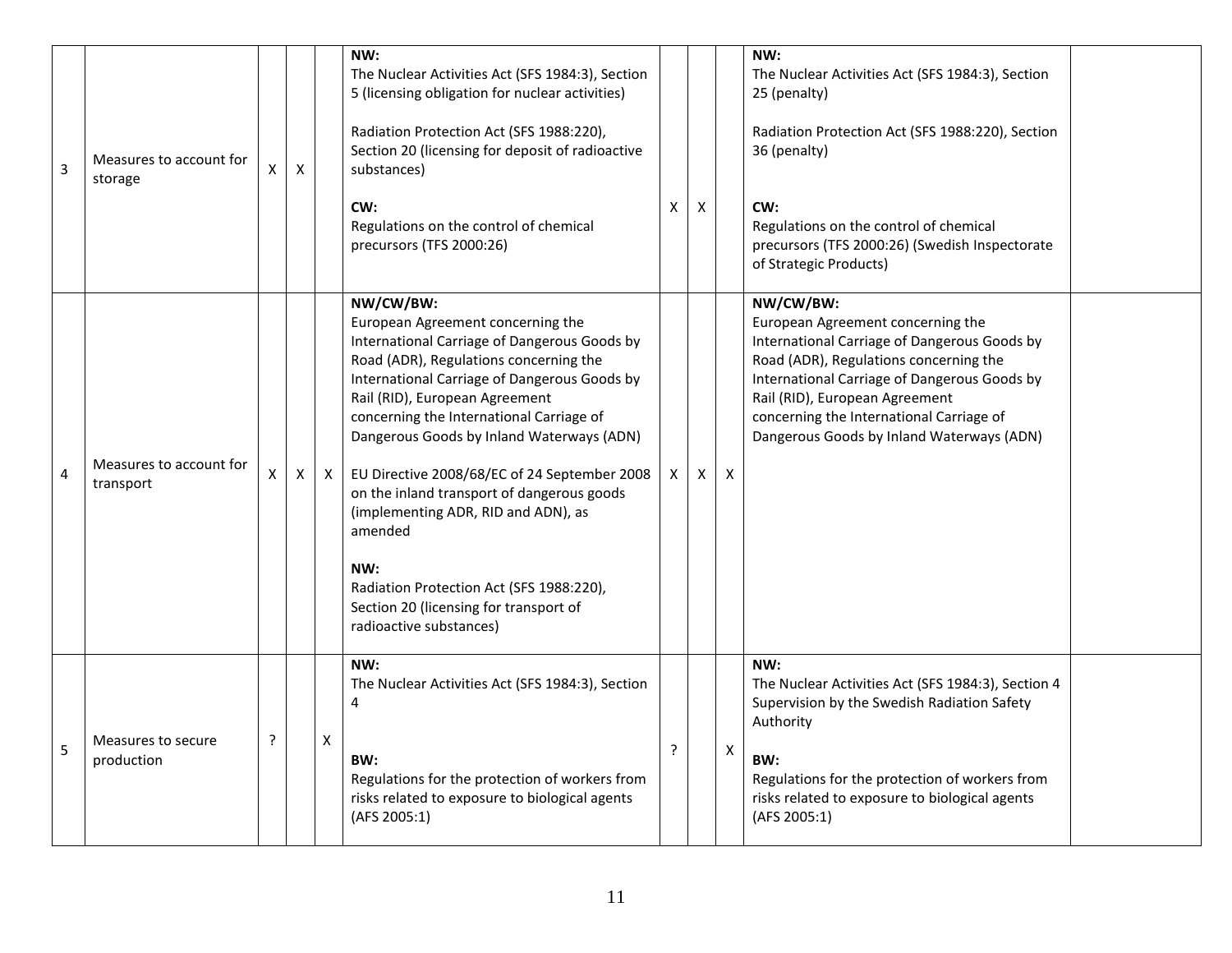| 6              | Measures to secure use          | Χ            |   | X | NW:<br>The Nuclear Activities Act (SFS 1984:3), Section<br>4<br>Swedish Radiation Safety Authority's<br>regulations concerning physical protection of<br>nuclear facilities (SSMFS 2008:12), as amended<br>BW:<br>Regulations for the protection of workers from<br>risks related to exposure to biological agents<br>(AFS 2005:1)                                                                                                                                                                                                           |   |   | Χ            | NW:<br>The Nuclear Activities Act (SFS 1984:3), Section 4<br>Supervision by the Swedish Radiation Safety<br>Authority<br>BW:<br>Regulations for the protection of workers from<br>risks related to exposure to biological agents<br>(AFS 2005:1)                                                                                                                                                                                                                       |  |
|----------------|---------------------------------|--------------|---|---|----------------------------------------------------------------------------------------------------------------------------------------------------------------------------------------------------------------------------------------------------------------------------------------------------------------------------------------------------------------------------------------------------------------------------------------------------------------------------------------------------------------------------------------------|---|---|--------------|------------------------------------------------------------------------------------------------------------------------------------------------------------------------------------------------------------------------------------------------------------------------------------------------------------------------------------------------------------------------------------------------------------------------------------------------------------------------|--|
| $\overline{7}$ | Measures to secure<br>storage   | X            |   | Χ | NW:<br>The Nuclear Activities Act (SFS 1984:3), Section<br>4<br>Swedish Radiation Safety Authority's<br>regulations concerning physical protection of<br>nuclear facilities (SSMFS 2008:12)<br>BW:<br>Directive 2000/54/EC of 18 September 2000 on<br>the protection of workers from risks related to<br>exposure to biological agents at work, as<br>amended, Annex V (secure storage of<br>containment level 4 agents)<br>Regulations for the protection of workers from<br>risks related to exposure to biological agents<br>(AFS 2005:1) |   |   | Χ            | NW:<br>The Nuclear Activities Act (SFS 1984:3), Section 4<br>Supervision by the Swedish Radiation Safety<br>Authority<br>BW:<br>Directive 2000/54/EC of 18 September 2000 on<br>the protection of workers from risks related to<br>exposure to biological agents at work, as<br>amended, Annex V (secure storage of<br>containment level 4 agents)<br>Regulations for the protection of workers from<br>risks related to exposure to biological agents<br>(AFS 2005:1) |  |
| 8              | Measures to secure<br>transport | $\mathsf{X}$ | х | X | NW/CW/BW:<br>EU Directive 2008/68/EC of 24 September 2008<br>on the inland transport of dangerous goods<br>(implementing ADR, RID and ADN), as<br>amended<br>European Agreement concerning the<br>International Carriage of Dangerous Goods by<br>Road (ADR), Regulations concerning the<br>International Carriage of Dangerous Goods by<br>Rail (RID), European Agreement                                                                                                                                                                   | Χ | Χ | $\mathsf{X}$ | NW/CW/BW:<br>European Agreement concerning the<br>International Carriage of Dangerous Goods by<br>Road (ADR), Regulations concerning the<br>International Carriage of Dangerous Goods by<br>Rail (RID), European Agreement<br>concerning the International Carriage of<br>Dangerous Goods by Inland Waterways (AND)<br>Act on Transport of Dangerous Goods (SFS 1981:<br>821)                                                                                          |  |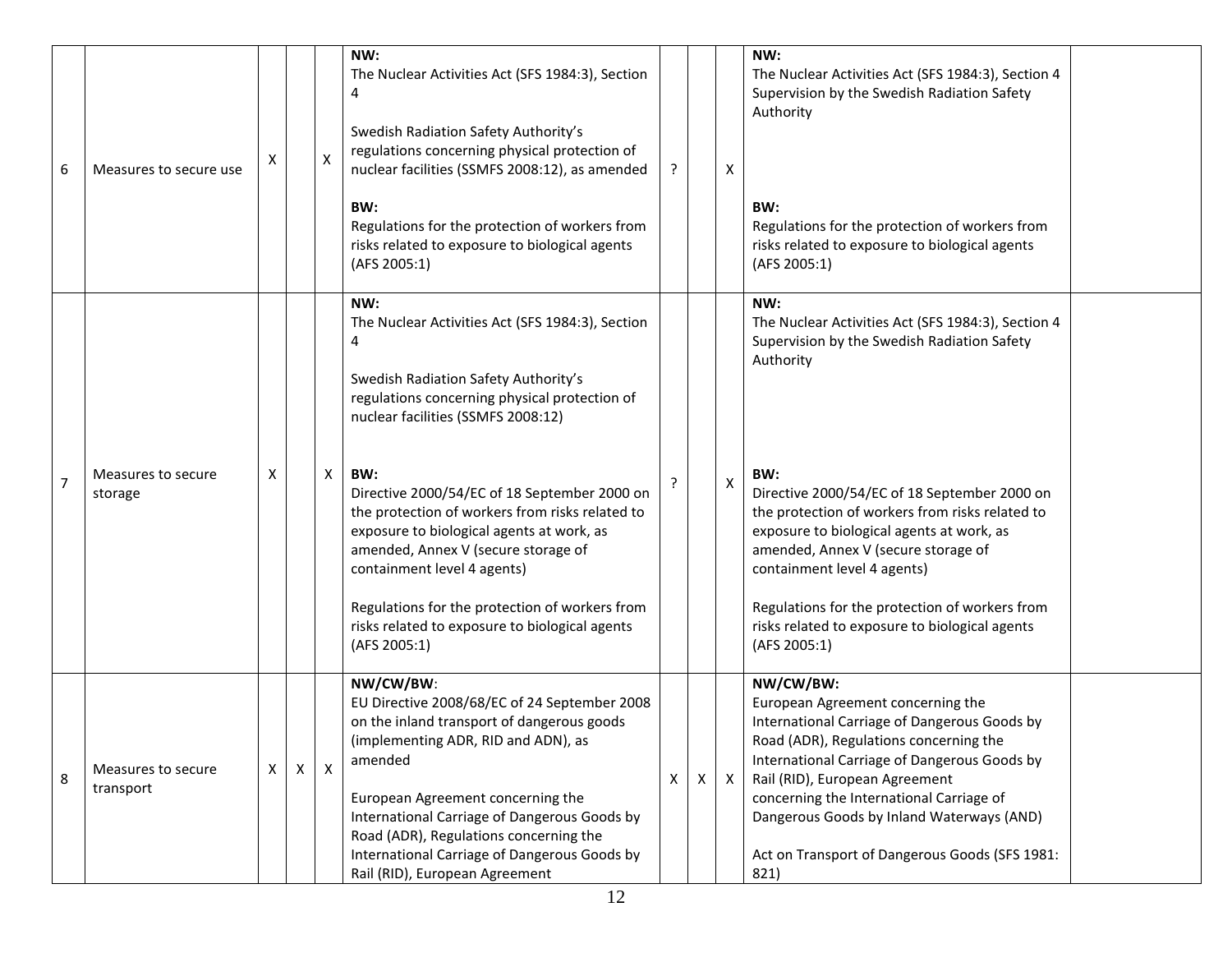|    |                                 |   |              | concerning the International Carriage of<br>Dangerous Goods by Inland Waterways (ADN)                                                                                                                                                                                                                                                                                                                                                                                                                                                                                                             |   |                                                                                                                                                                                                                                                                  |
|----|---------------------------------|---|--------------|---------------------------------------------------------------------------------------------------------------------------------------------------------------------------------------------------------------------------------------------------------------------------------------------------------------------------------------------------------------------------------------------------------------------------------------------------------------------------------------------------------------------------------------------------------------------------------------------------|---|------------------------------------------------------------------------------------------------------------------------------------------------------------------------------------------------------------------------------------------------------------------|
| 9  | Physical protection<br>measures | X | $\mathsf{X}$ | NW:<br>The Nuclear Activities Act (SFS 1984:3),<br>Sections 3 and 4<br>Swedish Radiation Safety Authority's<br>regulations concerning safety in nuclear<br>facilities (SSMFS 2008:1), as amended, Section<br>11 (physical protection)<br>Swedish Radiation Safety Authority's<br>regulations concerning physical protection of<br>nuclear facilities (SSMFS 2008:12)<br>BW:<br>Directive 2000/54/EC of 18 September 2000 on<br>the protection of workers from risks related to<br>exposure to biological agents at work, as<br>amended, Annex V (secure storage of<br>containment level 4 agents) |   |                                                                                                                                                                                                                                                                  |
| 10 | <b>Personnel Reliability</b>    | X |              | NW:<br>Protective Security Act (2018:585), as<br>amended, Chapter 3 (background check)<br>Swedish Radiation Safety Authority's<br>regulations concerning physical protection of<br>nuclear facilities (SSMFS 2008:12), Appendix 2,<br>1.12 (access of persons to facilities)                                                                                                                                                                                                                                                                                                                      | X | NW:<br>Protective Security Act (2018:585), Chapter 3<br>(background check)<br>Swedish Radiation Safety Authority's regulations<br>concerning physical protection of nuclear<br>facilities (SSMFS 2008:12), Appendix 2, 1.12<br>(access of persons to facilities) |

2. Related materials: materials, equipment and technology covered by relevant multilateral treaties and arrangements, or included on national control lists, which could be used for the design, development, production or use of nuclear, chemical and biological weapons and their means of delivery.

\* Information required in this section may also be available in the State's Confidence Building Measures report, if submitted to the BWC Implementation Support Unit (online at: [http://www.unog.ch/80256EE600585943/\(httpPages\)/4FA4DA37A55C7966C12575780055D9E8?OpenDocument\)](http://www.unog.ch/80256EE600585943/(httpPages)/4FA4DA37A55C7966C12575780055D9E8?OpenDocument)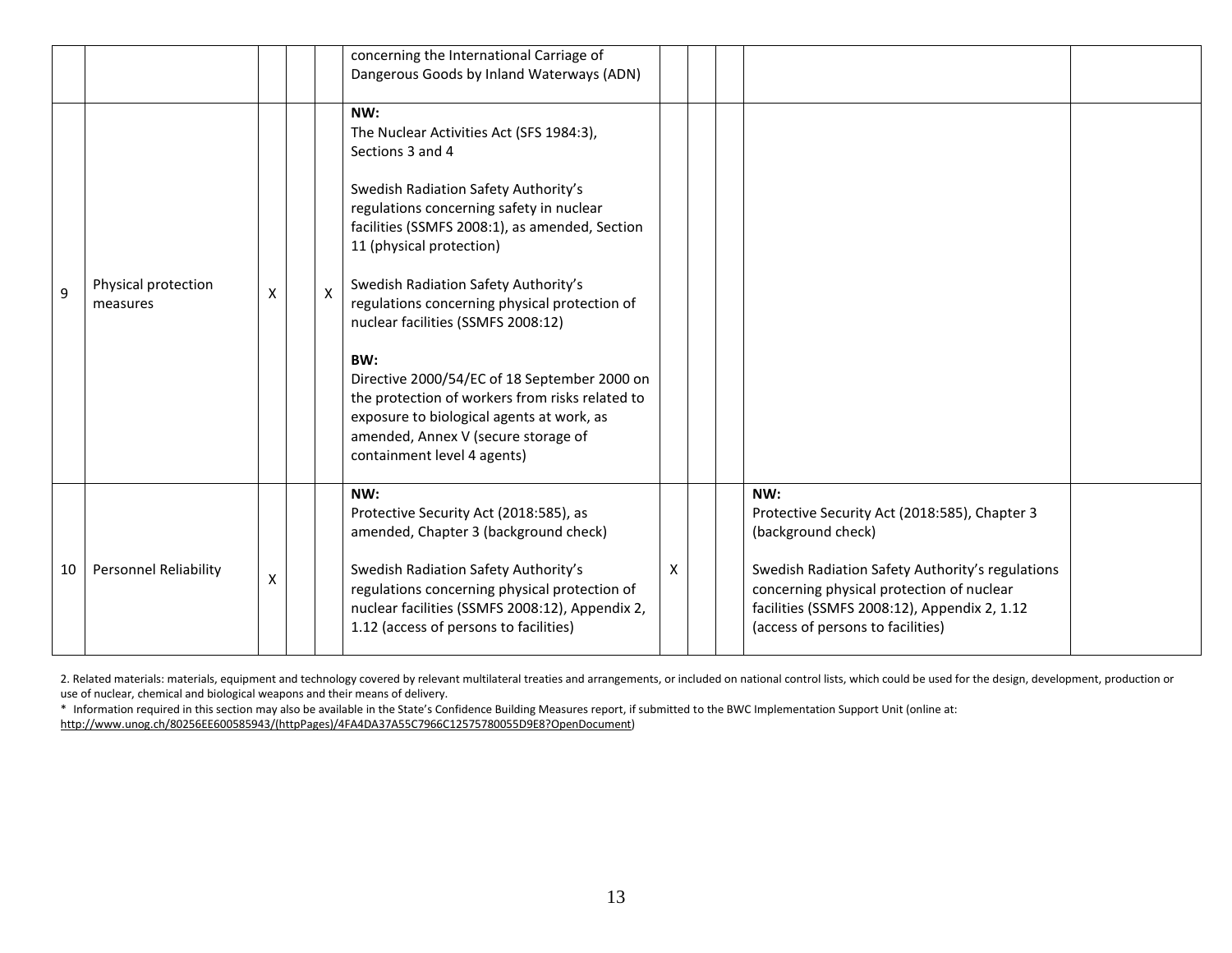#### **IV. OP 3 (a) and (b) - Account for/Secure/Physically protect NW including Related Materials (NW specific)**

| <b>Measures to establish</b><br>domestic controls to prevent<br>the proliferation of NW, and<br>their means of delivery;<br>controls over related<br>materials |                                                                                    | <b>Source document</b>                                                                                                                                                                                                                                                                                                                                                                                                                                                                                    |  |  |  |  |  |  |
|----------------------------------------------------------------------------------------------------------------------------------------------------------------|------------------------------------------------------------------------------------|-----------------------------------------------------------------------------------------------------------------------------------------------------------------------------------------------------------------------------------------------------------------------------------------------------------------------------------------------------------------------------------------------------------------------------------------------------------------------------------------------------------|--|--|--|--|--|--|
| 1                                                                                                                                                              | National regulatory<br>authority                                                   | Swedish Radiation Safety Authority (SSM)<br>Ordinance on Nuclear Activities (1984:14)<br>Ordinance 2008:452 with instructions for the Swedish Radiation Safety Authority<br>Swedish Radiation Safety Authority (SSM) for transfers of Nuclear Single-Use Equipment, Materials, Software and Related<br>Technology<br>Swedish Inspectorate for Strategic Products for Transfers of Nuclear-Related Dual-Use Equipment, Materials, Software and<br>Related Technology, and Transfers of missiles technology |  |  |  |  |  |  |
| 2                                                                                                                                                              | Licensing of nuclear<br>installations/entities/<br>use of materials                | Act on Nuclear Activities (1984:3), Section 5 (licensing obligation for nuclear activities)<br>Licences for nuclear installations are decided upon and issued by the Government. The Government authority with major<br>responsibility for the administration and supervision of the licensing procedure is the Swedish Radiation Safety Authority.<br>Sections 25-27 of the Act on Nuclear Activities (1984:3) provide for penalties for violations of the Act.                                          |  |  |  |  |  |  |
| 3                                                                                                                                                              | <b>IAEA Safeguards</b><br>Agreements                                               | Implementation of INFCIRC/193 (in force 1 June 1995) and the Additional Protocol (in force 30 April 2004):<br>The Nuclear Activities Act (SFS 1984:3), Section 3<br>Act on Inspections according to International Agreements on Non-proliferation of Nuclear Weapons (SFS 2000:140), as<br>amended<br>Ordinance 2008:452 with instructions for the Swedish Radiation Safety Authority                                                                                                                     |  |  |  |  |  |  |
| 4                                                                                                                                                              | IAEA Code of Conduct<br>on Safety and Security<br>of Radioactive Sources           | Notification pursuant to GC (47)/RES/7.B<br>Point of Contact for Import and Export: Programme Leader, Supervision of Industrial and Research Facilities at the Swedish<br><b>Radiation Safety Authority</b>                                                                                                                                                                                                                                                                                               |  |  |  |  |  |  |
| 5                                                                                                                                                              | Supplementary<br>Guidance on the Import<br>and Export of<br>Radioactive Sources of | Notification pursuant to GC (48)/RES/10.D<br>Point of Contact for Import and Export: Programme Leader, Supervision of Industrial and Research Facilities at the Swedish<br><b>Radiation Safety Authority</b>                                                                                                                                                                                                                                                                                              |  |  |  |  |  |  |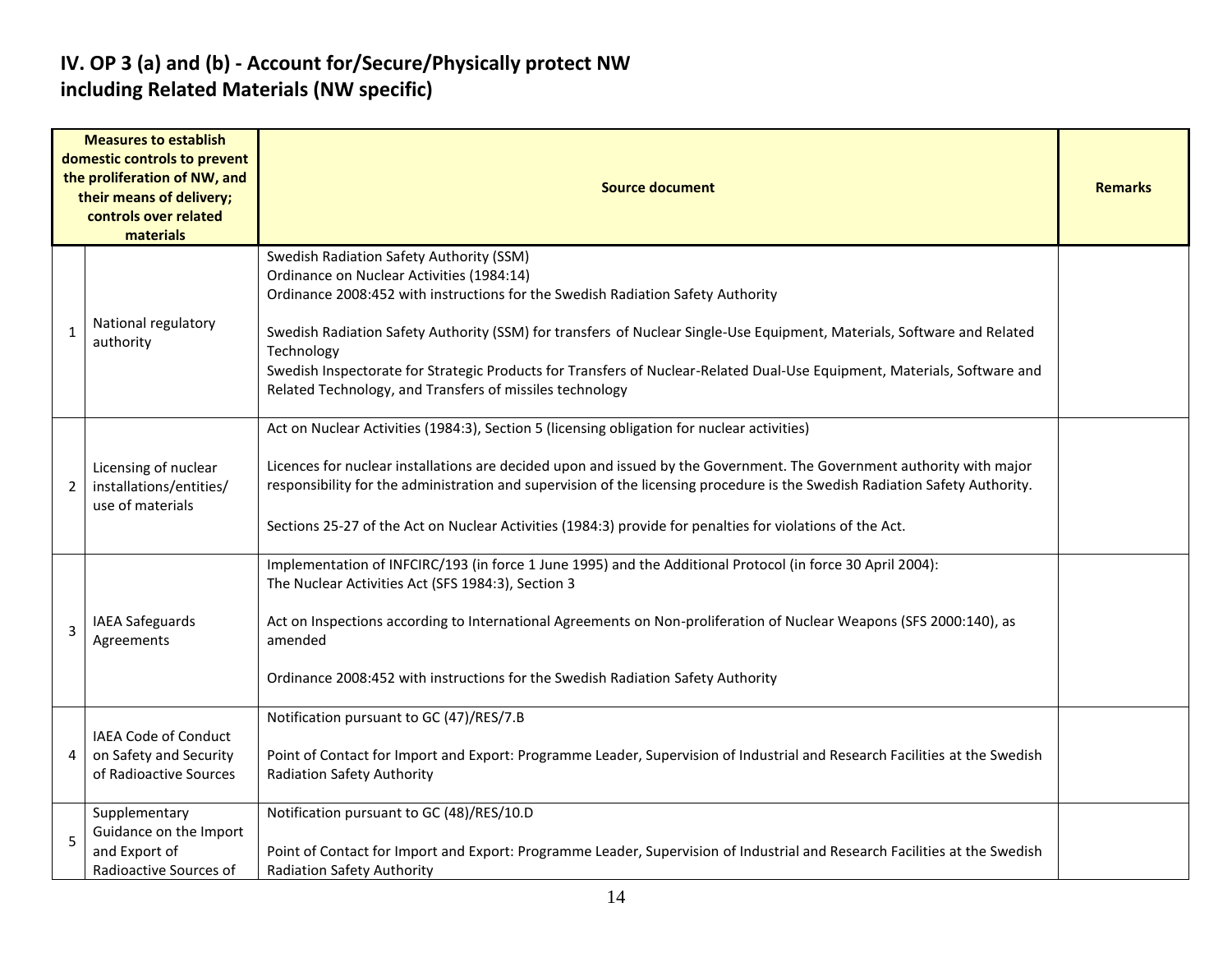|                | the Code of Conduct on<br>the Safety and Security<br>of Radioactive Sources                                                                           |                                                                                                                                                                                                                                                                                                                                                                                                                                                                                                                                                                                                                                                                                                                                                                                                       |  |
|----------------|-------------------------------------------------------------------------------------------------------------------------------------------------------|-------------------------------------------------------------------------------------------------------------------------------------------------------------------------------------------------------------------------------------------------------------------------------------------------------------------------------------------------------------------------------------------------------------------------------------------------------------------------------------------------------------------------------------------------------------------------------------------------------------------------------------------------------------------------------------------------------------------------------------------------------------------------------------------------------|--|
| 6              | <b>IAEA Incident and</b><br><b>Trafficking Database</b>                                                                                               | Swedish Radiation Safety Authority is Point of Contact.<br>Ordinance 2008:452 with instructions for the Swedish Radiation Safety Authority, Section 10                                                                                                                                                                                                                                                                                                                                                                                                                                                                                                                                                                                                                                                |  |
| $\overline{7}$ | <b>Integrated Nuclear</b><br><b>Security Support Plan</b><br>(INSSP) / International<br><b>Physical Protection</b><br><b>Advisory Service (IPPAS)</b> | IPPAS mission conducted in Sweden in 2011, with a follow-up in 2016.                                                                                                                                                                                                                                                                                                                                                                                                                                                                                                                                                                                                                                                                                                                                  |  |
| 8              | Applying the physical<br>protection<br>recommendations in<br>INFCIRC/225/Rev.5                                                                        | Physical protection provisions:<br>Act on Nuclear Activities (1984:3)<br>Swedish Radiation Safety Authority's regulations concerning safety in nuclear facilities (SSMFS 2008:1)<br>Swedish Radiation Safety Authority's regulations concerning physical protection of nuclear facilities (SSMFS 2008:12)<br>Swedish Radiation Safety Authority's regulations concerning basic provisions for licensed activities involving ionising<br>radiation (SSMFS 2018:1)<br>Other provisions - See below national legislation and regulations related to CPPNM/A                                                                                                                                                                                                                                              |  |
| 9              | <b>Other Agreements</b><br>related to IAEA                                                                                                            | Joint Convention on the Safety of Spent Fuel Management and on the Safety of Radioactive Waste Management (deposit<br>29 July 1999)<br>Convention on Nuclear Safety (deposit 11 September 1995)<br>Convention on Early Notification of a Nuclear Accident (deposit 27 February 1987)<br>Convention on Assistance in the Case of a Nuclear Accident or Radiological Emergency (deposit 24 June 1992)<br>Joint Protocol Relating to the Application of the Vienna Convention and the Paris Convention (deposit 27 January 1992)                                                                                                                                                                                                                                                                         |  |
| 10             | National legislation and<br>regulations related to<br>nuclear material<br>including CPPNM                                                             | Act on Nuclear Activities (1984:3)<br>Swedish Radiation Safety Authority's regulations concerning safety in nuclear facilities (SSMFS 2008:1)<br>Swedish Radiation Safety Authority's regulations concerning physical protection of nuclear facilities (SSMFS 2008:12)<br>Swedish Radiation Safety Authority's regulations concerning basic provisions for licensed activities involving ionising<br>radiation (SSMFS 2018:1)<br>Other provisions:<br>Installations Protection Act (2010:305)<br>Act on Transport of Dangerous Goods (2006:263)<br>Ordinance with instructions for the Swedish Radiation Safety Authority (2008:452)<br>Ordinance concerning emergency preparedness and measures of authorities with a surveillance mandate in connection<br>with heightened preparedness (2015:1052) |  |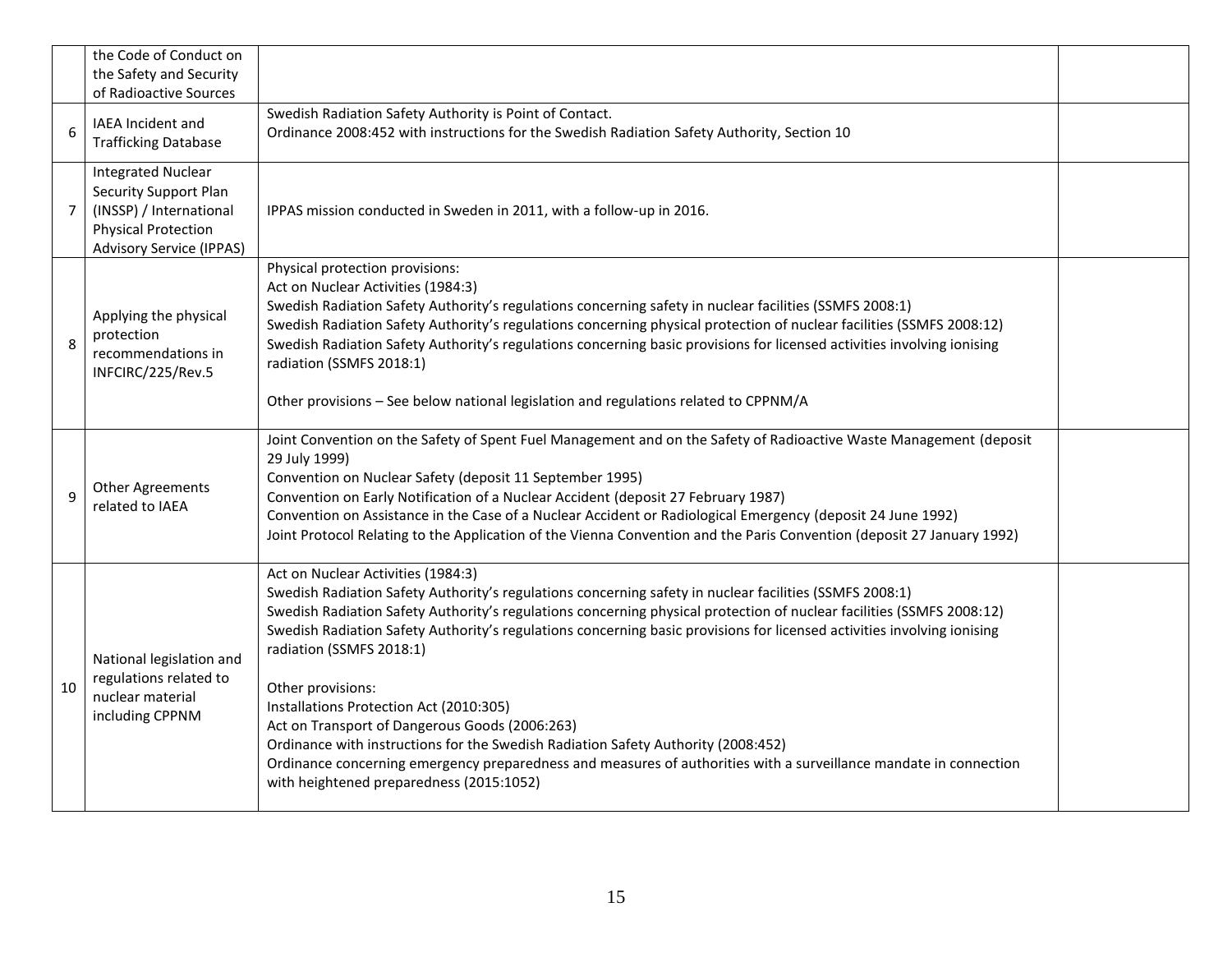#### **V. OP 3 (a) and (b) - Account for/Secure/Physically protect CW including Related Materials (CW specific)**

| <b>Measures to establish</b><br>domestic controls to prevent<br>the proliferation of CW, and<br>their means of delivery;<br>controls over related<br>materials |                                                                                                                     | <b>Source document</b>                                            | <b>Remarks</b> |
|----------------------------------------------------------------------------------------------------------------------------------------------------------------|---------------------------------------------------------------------------------------------------------------------|-------------------------------------------------------------------|----------------|
|                                                                                                                                                                | National CWC authority                                                                                              | Inspectorate of Strategic Products (ISP)                          |                |
| $\overline{2}$                                                                                                                                                 | Licensing/registration of<br>installations/facilities/<br>persons/entities/use/<br>handling of related<br>materials | Licensing system for chemicals included in Schedule I of the CWC. |                |
| $\overline{3}$                                                                                                                                                 | Old or abandoned<br>chemical weapons                                                                                |                                                                   |                |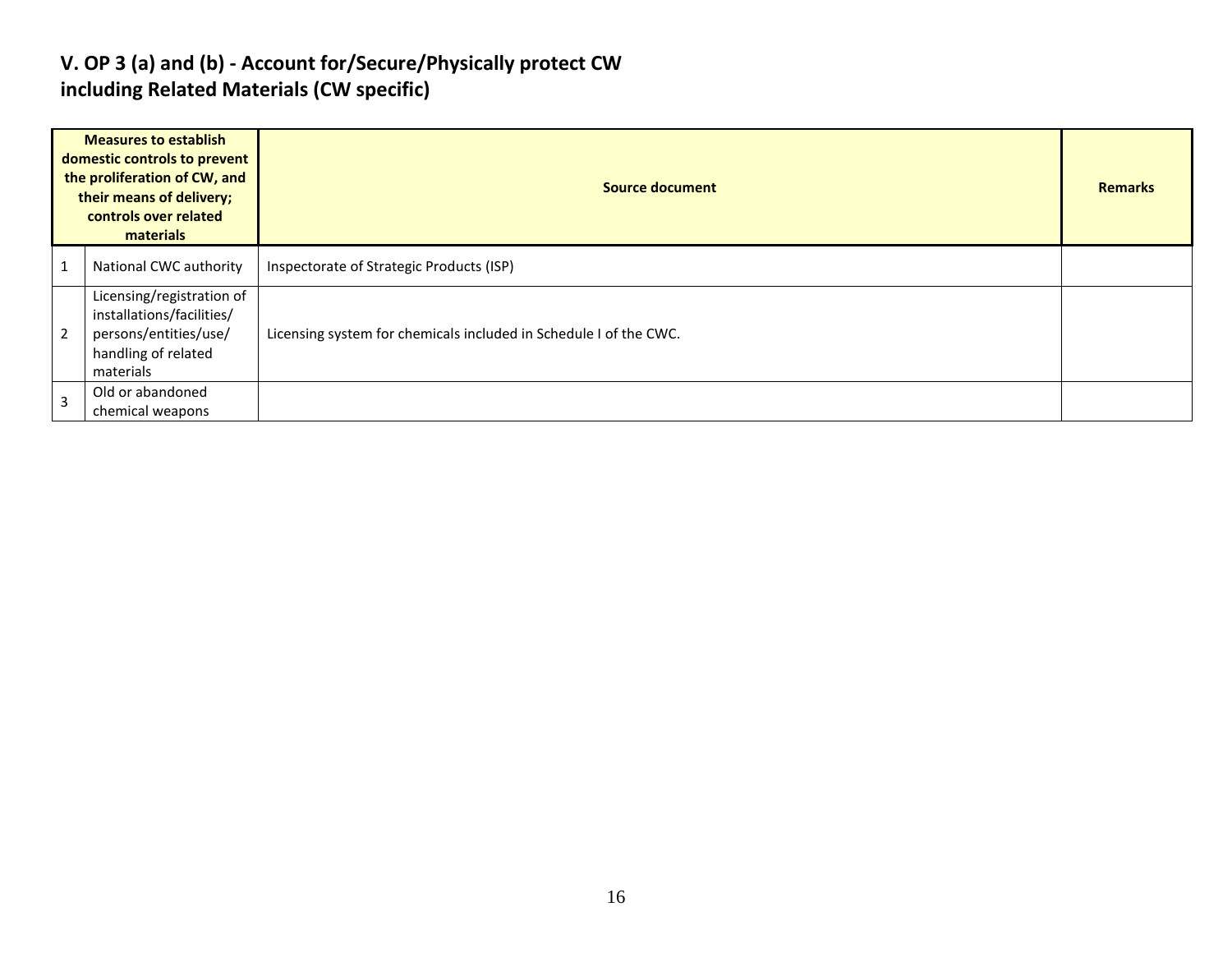#### **VI. OP 3 (a) and (b) - Account for/Secure/Physically protect BW including Related Materials (BW specific)**

| <b>Measures to establish</b><br>domestic controls to prevent<br>the proliferation of BW, their<br>means of delivery; controls<br>over related materials | Source document                                                                                                                                                                                                                                                                                                                                                  |  |  |  |  |  |
|---------------------------------------------------------------------------------------------------------------------------------------------------------|------------------------------------------------------------------------------------------------------------------------------------------------------------------------------------------------------------------------------------------------------------------------------------------------------------------------------------------------------------------|--|--|--|--|--|
| Licensing/registration of<br>installations/facilities/<br>persons/entities/use/<br>handling of materials                                                | Directive 2000/54/EC of 18 September 2000 on the protection of workers from risks related to exposure to biological agents<br>at work, as amended, Article 13 (prior notification of first time use of groups 2, 3 or 4 agents)<br>Notification or permission by the Work Environment Authority (SWEA); SWEA controls handling of work with biological<br>agents |  |  |  |  |  |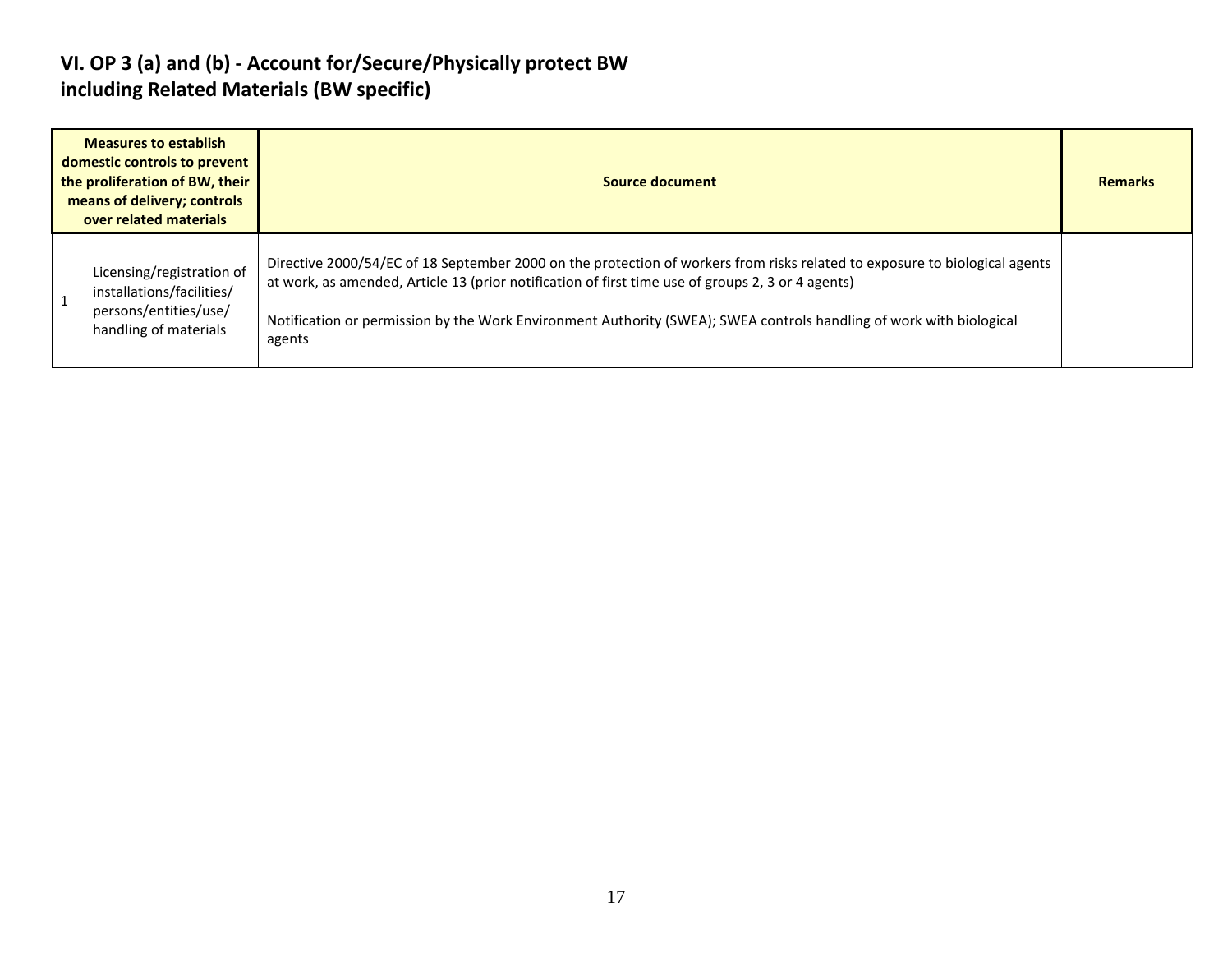# **VII. OP 3 (c) and (d) and related matters from OP 6 - Controls of NW,**

## **CW and BW, including Related Materials**

| <b>Border controls and export</b><br>and trans-shipment controls                                                                             |                                                                                   | <b>National legal framework</b>                                          |                |                            |                                                                                                                                                                                                                                                                                                                                                                                                                          |        |                        | <b>Enforcement and civil/criminal penalties</b> |                                                                                                                                                                                |  |
|----------------------------------------------------------------------------------------------------------------------------------------------|-----------------------------------------------------------------------------------|--------------------------------------------------------------------------|----------------|----------------------------|--------------------------------------------------------------------------------------------------------------------------------------------------------------------------------------------------------------------------------------------------------------------------------------------------------------------------------------------------------------------------------------------------------------------------|--------|------------------------|-------------------------------------------------|--------------------------------------------------------------------------------------------------------------------------------------------------------------------------------|--|
| to prevent the proliferation<br>of nuclear, chemical and<br>biological weapons and their<br>means of delivery including<br>related materials |                                                                                   | $X$ /?<br><b>Source document</b><br>$\mathbf c$<br>N<br>B<br>W<br>W<br>W |                | $X$ /?<br>N<br>C<br>W<br>W |                                                                                                                                                                                                                                                                                                                                                                                                                          | B<br>W | <b>Source document</b> | <b>Remarks</b>                                  |                                                                                                                                                                                |  |
| $\mathbf{1}$                                                                                                                                 | Border control to<br>detect, deter, prevent<br>and combat illicit<br>trafficking  | X                                                                        | X              | X                          | NW/CW/BW:<br>Council Regulation 952/2013 (The Customs<br>Union Code), as amended, Articles 134 and 267<br>Customs Code (SFS 2016:253) and Customs<br>Ordinance (SFS 2016:287)<br>Act concerning the powers of custom<br>administration of Sweden's borders with other<br>EU- countries (SFS 1996: 701) and respective<br>Ordinance (SFS 1996:702)<br>Supplementary provisions issued by Swedish<br>Customs (TFS 1996:21) | x      | X                      | $\mathsf{X}$                                    | NW/CW/BW:<br>Act on Penalties for Smuggling (SFS 2000:<br>1225)<br>Council Regulation (EC) No 515/97 of 13 March<br>1997: Mutual assistance between EU Member<br><b>States</b> |  |
| $\overline{2}$                                                                                                                               | Law enforcement to<br>detect, deter, prevent<br>and combat illicit<br>trafficking | X                                                                        | $\pmb{\times}$ | $\boldsymbol{\mathsf{X}}$  | NW/CW/BW:<br>Laws and ordinances issued by the Riksdag and<br>the Government, and various Government<br>authority regulations<br>Council Regulation (EU) No 952/2013 (Union<br>Customs Code), as amended Article 198                                                                                                                                                                                                     | Χ      | X                      | $\mathsf{X}$                                    | NW/CW/BW:<br>Swedish Customs Service, Coast Guard, Police<br>Council Regulation (EU) No 952/2013 (Union<br>Customs Code), as amended Article 198                               |  |
| 3                                                                                                                                            | Border control detection<br>measures                                              | X                                                                        | $\mathsf{X}$   | $\boldsymbol{\mathsf{X}}$  | NW/CW/BW:<br>Council Regulation (EU) No 952/2013 (Union<br>Customs Code), as amended Article 46 (risk<br>management and customs controls)<br>Customs has reinforced its CBRN detection<br>capability by, e.g. establishing special CBRN                                                                                                                                                                                  | Χ      | $\mathsf{X}$           | $\mathsf{X}$                                    | NW/CW/BW:<br>Council Regulation (EU) No 952/2013 (Union<br>Customs Code), as amended, Article 46<br>Scanners and X-ray.                                                        |  |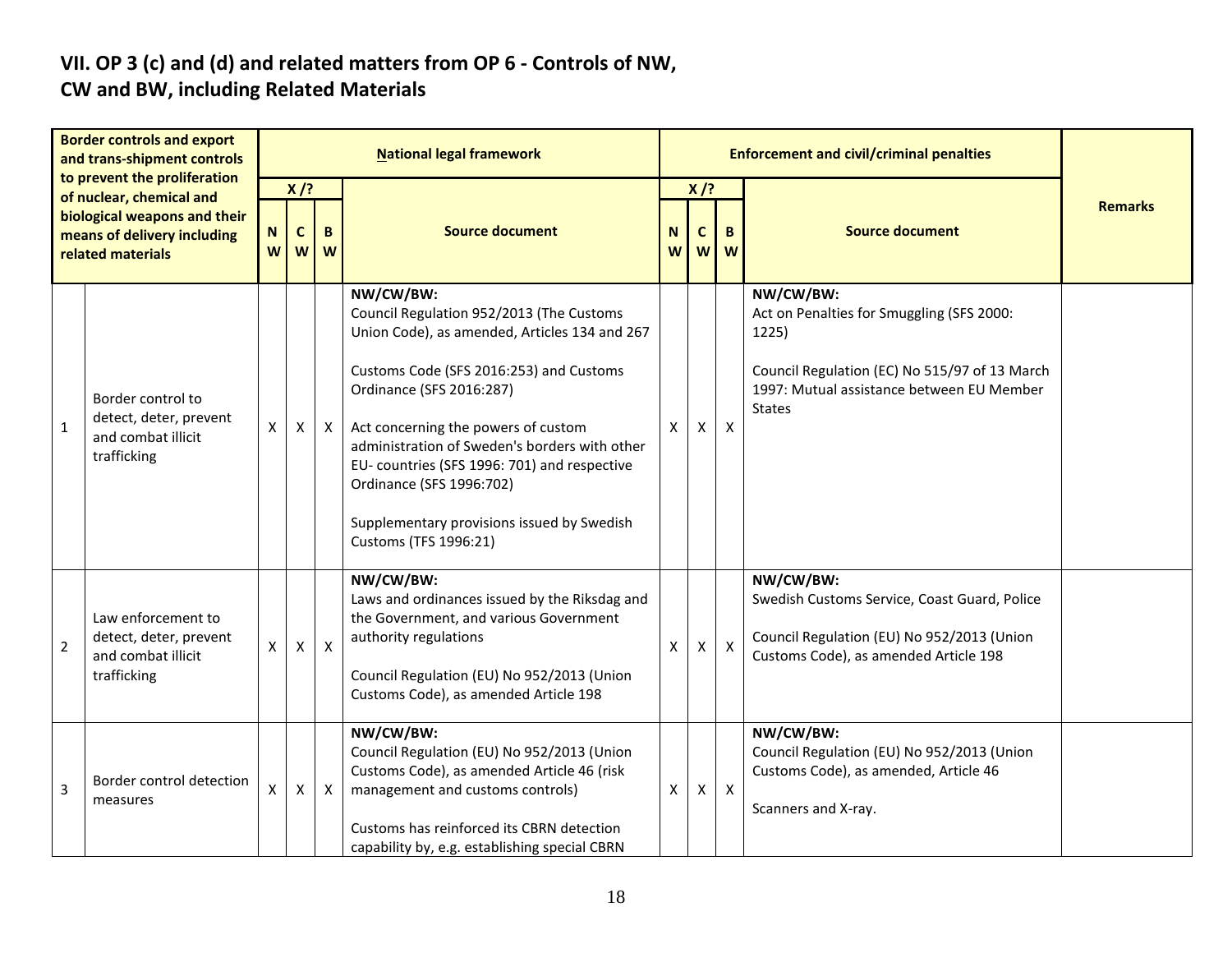|   |                                        |   |              |              | trained and equipped Flexible Anti-smuggling<br>Teams.                                                                                                                                                                                                                                                                                                                                                                                                                                                                                                  |   |              |                           |                                                                                                                                                                                                                                                                                                                                                                                                                                                               |  |
|---|----------------------------------------|---|--------------|--------------|---------------------------------------------------------------------------------------------------------------------------------------------------------------------------------------------------------------------------------------------------------------------------------------------------------------------------------------------------------------------------------------------------------------------------------------------------------------------------------------------------------------------------------------------------------|---|--------------|---------------------------|---------------------------------------------------------------------------------------------------------------------------------------------------------------------------------------------------------------------------------------------------------------------------------------------------------------------------------------------------------------------------------------------------------------------------------------------------------------|--|
| 4 | Control of brokering                   | X | $\mathsf{X}$ | $\mathsf{X}$ | NW/CW/BW:<br>Council regulation (EC) No 428/2009 of 5 May<br>2009 setting up a Community regime for the<br>control of exports, transfer, brokering and<br>transit of dual-use items, as amended, Article 5<br>The Military Equipment Act (SFS 1992:1300)<br>Military Equipment Ordinance (SFS 1992:1303)                                                                                                                                                                                                                                                | X | X            | $\boldsymbol{\mathsf{x}}$ | NW/CW/BW:<br>Council regulation (EC) No 428/2009 of 5 May<br>2009 setting up a Community regime for the<br>control of exports, transfer, brokering and<br>transit of dual-use items, as amended, Article 5                                                                                                                                                                                                                                                    |  |
| 5 | Export control<br>legislation in place | X | X            | $\mathsf{X}$ | NW/CW/BW:<br>Council regulation (EC) No 428/2009 of 5 May<br>2009 setting up a Community regime for the<br>control of exports, transfer, brokering and<br>transit of dual-use items, as amended<br>The Military Equipment Act (SFS 1992:1300),<br>Section 6<br>Military Equipment Ordinance (SFS 1992:1303),<br>Section 8<br>Act on the Control of Dual-use Items and<br>Technical Assistance (SFS 2000:1064) and<br>respective Ordinance (SFS 2000:1217)<br>Supplementary provisions issued by the<br>Swedish Customs (TFS 1997:35 and TFS<br>2000:29) |   | $\mathsf{X}$ | $\boldsymbol{\mathsf{X}}$ | NW/CW/BW:<br>Council regulation (EC) No 428/2009 of 5 May<br>2009 setting up a Community regime for the<br>control of exports, transfer, brokering and<br>transit of dual-use items, as amended<br>The Military Equipment Act (SFS 1992:1300),<br>Section 24 (penalties provided for in Act on<br>Penalties for Smuggling (SFS 2000:1225))<br>Act on the Control of Dual-use Items and<br>Technical Assistance (SFS 2000:1064), Sections<br>18-25 (penalties) |  |
| 6 | Licensing provisions and<br>Authority  | X | $\mathsf{X}$ | $\mathsf{X}$ | NW/CW/BW:<br>Council regulation (EC) No 428/2009 of 5 May<br>2009 setting up a Community regime for the<br>control of exports, transfer, brokering and<br>transit of dual-use items, as amended, Articles<br>3, 4, 5, 9, Chapter III (intra-Community<br>transfers do not require an authorisation,<br>except for items listed in Annex IV and items<br>listed in Part 2 of Annex IV shall not be covered<br>by a general authorisation (Article 22)),                                                                                                  | X | X            | $\mathsf{X}$              | NW/CW/BW:<br>The Military Equipment Act (SFS 1992:1300),<br>Section 24 (penalties provided for in Act on<br>Penalties for Smuggling (SFS 2000:1225))<br>Act on the Control of Dual-use Items and<br>Technical Assistance (SFS 2000:1064), Sections<br>18-25<br>The Department for Disarmament and Non-<br>Proliferation at the Ministry for Foreign Affairs                                                                                                   |  |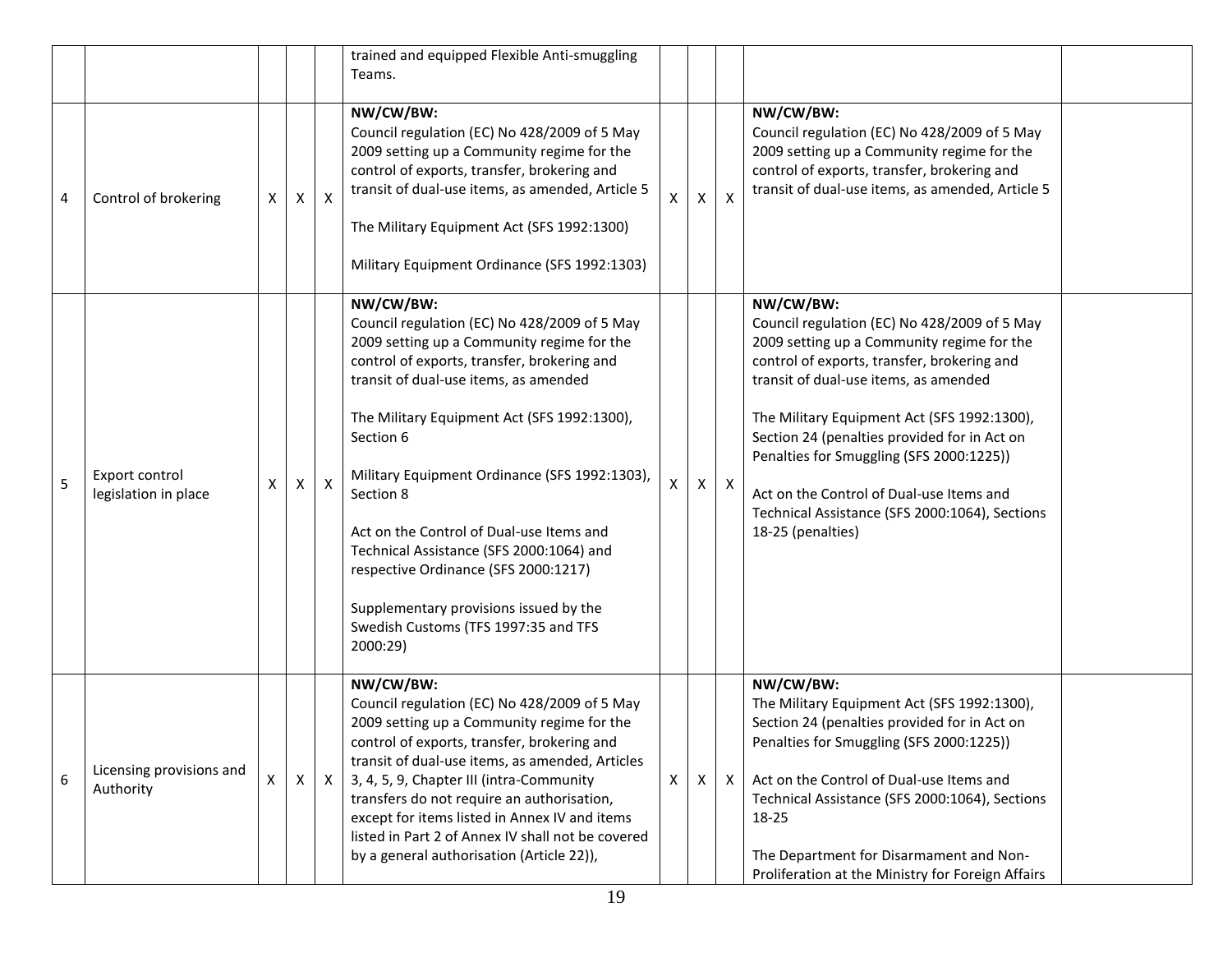|                |                      |   |   |              | Annexes II (EU General Export Authorisations)    |              |   |   | is responsible for export control issues (policy, |  |
|----------------|----------------------|---|---|--------------|--------------------------------------------------|--------------|---|---|---------------------------------------------------|--|
|                |                      |   |   |              | and IIIa and b (models)                          |              |   |   | legislation, and Swedish representation in        |  |
|                |                      |   |   |              |                                                  |              |   |   | international negotiation forums).                |  |
|                |                      |   |   |              | The Military Equipment Act (SFS 1992:1300),      |              |   |   |                                                   |  |
|                |                      |   |   |              | Section 6                                        |              |   |   | Swedish Agency for Non-Proliferation and          |  |
|                |                      |   |   |              |                                                  |              |   |   | Export Controls (ISP) is responsible for matters  |  |
|                |                      |   |   |              | Military Equipment Ordinance (SFS 1992:1303),    |              |   |   | under the Military Equipment Act (1992:1300)      |  |
|                |                      |   |   |              | Section 8                                        |              |   |   | and the Dual-use Products and Technical           |  |
|                |                      |   |   |              |                                                  |              |   |   | Assistance Act (2000:1064).                       |  |
|                |                      |   |   |              | Act on the Control of Dual-use Items and         |              |   |   |                                                   |  |
|                |                      |   |   |              | Technical Assistance (SFS 2000:1064), Sections   |              |   |   | The Swedish Defence Research Agency (FOI)         |  |
|                |                      |   |   |              | 5-8, and respective Ordinance (SFS 2000:1217)    |              |   |   | and the National Defence Radio Establishment      |  |
|                |                      |   |   |              |                                                  |              |   |   | (FRA) assist the ISP with specialist technical    |  |
|                |                      |   |   |              | Supplementary provisions issued by the           |              |   |   | expertise. The Military intelligence and security |  |
|                |                      |   |   |              | Swedish Customs (TFS 1997: 35 and TFS            |              |   |   | service (Must) and the Swedish Security Service   |  |
|                |                      |   |   |              | 2000:29)                                         |              |   |   | (Säpo) and the National Defence Radio             |  |
|                |                      |   |   |              |                                                  |              |   |   | Establishment (FRA) also supply ISP with          |  |
|                |                      |   |   |              |                                                  |              |   |   | Information. FOI, Säpo and MUST also supports     |  |
|                |                      |   |   |              |                                                  |              |   |   | SSM as needed.                                    |  |
|                |                      |   |   |              |                                                  |              |   |   |                                                   |  |
|                |                      |   |   |              |                                                  |              |   |   | NW:                                               |  |
|                |                      |   |   |              |                                                  |              |   |   | Swedish Radiation Safety Authority (SSM) is       |  |
|                |                      |   |   |              |                                                  |              |   |   | responsible for sensitive nuclear products        |  |
|                |                      |   |   |              |                                                  |              |   |   | under Dual-use Products and Technical             |  |
|                |                      |   |   |              |                                                  |              |   |   | Assistance Act (2000:1064) and Ordinance (SFS     |  |
|                |                      |   |   |              |                                                  |              |   |   | 2000:1217).                                       |  |
|                |                      |   |   |              |                                                  |              |   |   | CW:                                               |  |
|                |                      |   |   |              |                                                  |              |   |   | Chemicals on Schedule 1 in CWC are defined as     |  |
|                |                      |   |   |              |                                                  |              |   |   | "war material" and fall under the law on war      |  |
|                |                      |   |   |              |                                                  |              |   |   | materials and ordinance on war materials,         |  |
|                |                      |   |   |              |                                                  |              |   |   | which prohibit production and export of           |  |
|                |                      |   |   |              |                                                  |              |   |   | Schedule 1 chemicals, unless permitted by the     |  |
|                |                      |   |   |              |                                                  |              |   |   | government.                                       |  |
|                |                      |   |   |              |                                                  |              |   |   |                                                   |  |
|                |                      |   |   |              | NW/CW/BW:                                        |              |   |   | NW/CW/BW:                                         |  |
|                |                      |   |   |              | Council regulation (EC) No 428/2009 of 5 May     |              |   |   | Council regulation (EC) No. 428/2009 of 5 May     |  |
|                |                      |   |   |              | 2009 setting up a Community regime for the       |              |   |   | 2009 setting up a Community regime for the        |  |
|                | Control lists of     |   |   |              | control of exports, transfer, brokering and      |              |   |   | control of exports, transfer, brokering and       |  |
| $\overline{7}$ | materials, equipment | X | X | $\mathsf{X}$ | transit of dual-use items, as amended, Article 2 | $\mathsf{X}$ | Χ | Χ | transit of dual-use items, as amended, Annex I    |  |
|                | and technology       |   |   |              | ("dual-use items shall mean items, including     |              |   |   |                                                   |  |
|                |                      |   |   |              | software and technology, which can be used       |              |   |   | Control lists are set within the separate         |  |
|                |                      |   |   |              | for both civil and military purposes "), Annex   |              |   |   | international export control regimes where the    |  |
|                |                      |   |   |              |                                                  |              |   |   | Swedish Radiation Safety Authority and the        |  |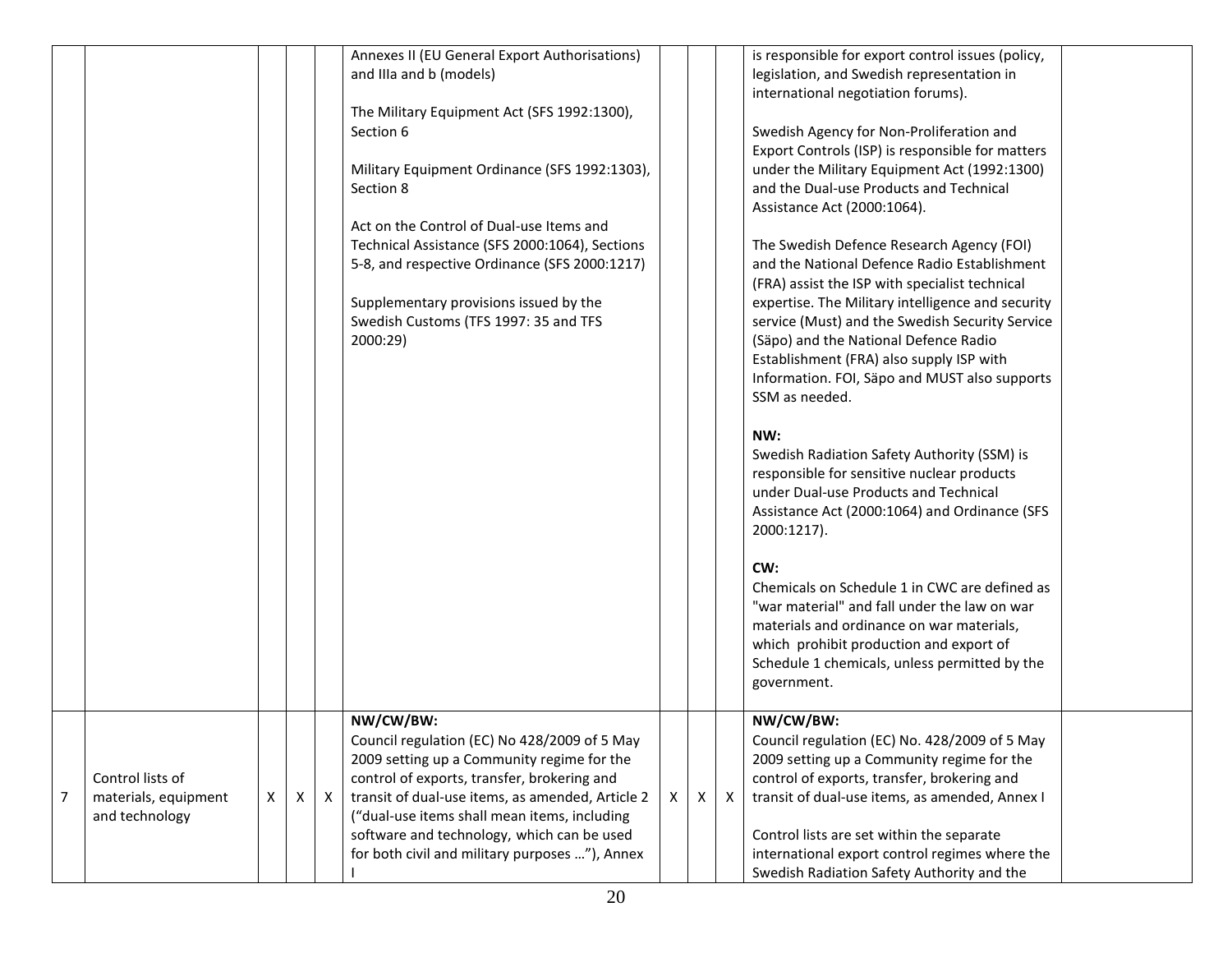|    |                                    |   |                           |                           | List of Military Equipment Ordinance<br>(1992:1303), Annex                                                                                                                                                                                                                                                                                                                                                                                 |          |   |                           | Swedish Inspectorate of Strategic Products<br>(ISP) participate in list development.                                                                                                                                                                                                                    |  |
|----|------------------------------------|---|---------------------------|---------------------------|--------------------------------------------------------------------------------------------------------------------------------------------------------------------------------------------------------------------------------------------------------------------------------------------------------------------------------------------------------------------------------------------------------------------------------------------|----------|---|---------------------------|---------------------------------------------------------------------------------------------------------------------------------------------------------------------------------------------------------------------------------------------------------------------------------------------------------|--|
| 8  | Intangible technology<br>transfers | X | $\boldsymbol{\mathsf{X}}$ | $\mathsf{X}$              | NW/CW/BW:<br>Council regulation (EC) No 428/2009 of 5 May<br>2009 setting up a Community regime for the<br>control of exports, transfer, brokering and<br>transit of dual-use items, as amended, Article 2<br>Act on the Control of Dual-use Items and<br>Technical Assistance (SFS 2000:1064), Section 3<br>Council Joint Action of 22 June 2000<br>concerning the control of technical assistance<br>related to certain military end-use | $\times$ | X | X                         | NW/CW/BW:<br>Council regulation (EC) No 428/2009 of 5 May<br>2009 setting up a Community regime for the<br>control of exports, transfer, brokering and<br>transit of dual-use items, as amended, Article 2                                                                                              |  |
| 9  | Inclusion of means of<br>delivery  | X | $\mathsf{X}$              | $\mathsf{X}$              | NW/CW/BW:<br>Council regulation (EC) No 428/2009 of 5 May<br>2009 setting up a Community regime for the<br>control of exports, transfer, brokering and<br>transit of dual-use items, as amended, Annex I                                                                                                                                                                                                                                   | X        | X | $\boldsymbol{\mathsf{X}}$ | NW/CW/BW:<br>Council regulation (EC) No 428/2009 of 5 May<br>2009 setting up a Community regime for the<br>control of exports, transfer, brokering and<br>transit of dual-use items, as amended, Annex I<br>contains the items controlled by the MTCR                                                   |  |
| 10 | End-user controls                  | X | Χ                         | Χ                         | NW/CW/BW:<br>Council regulation (EC) No 428/2009 of 5 May<br>2009 setting up a Community regime for the<br>control of exports, transfer, brokering and<br>transit of dual-use items, as amended, Articles<br>9, 20                                                                                                                                                                                                                         |          | X | $\boldsymbol{\mathsf{X}}$ | NW/CW/BW:<br>Council regulation (EC) No 428/2009 of 5 May<br>2009 setting up a Community regime for the<br>control of exports, transfer, brokering and<br>transit of dual-use items, as amended, Articles<br>9, 20<br>Mandatory for individual licenses. Some end-<br>use controls for global licenses. |  |
| 11 | Catch all clause                   | X | X                         | X                         | NW/CW/BW:<br>Council regulation (EC) No 428/2009 of 5 May<br>2009 setting up a Community regime for the<br>control of exports, transfer, brokering and<br>transit of dual-use items, as amended, Article 4                                                                                                                                                                                                                                 | Χ        | X | X                         | NW/CW/BW:<br>Council regulation (EC) No 428/2009 of 5 May<br>2009 setting up a Community regime for the<br>control of exports, transfer, brokering and<br>transit of dual-use items, Article 4                                                                                                          |  |
| 12 | Transit control                    | Χ | X                         | $\boldsymbol{\mathsf{X}}$ | NW/CW/BW:<br>Council regulation (EC) No 428/2009 of 5 May<br>2009 setting up a Community regime for the                                                                                                                                                                                                                                                                                                                                    | X        | X | X                         | NW/CW/BW:<br>Council regulation (EC) No 428/2009 of 5 May<br>2009 setting up a Community regime for the                                                                                                                                                                                                 |  |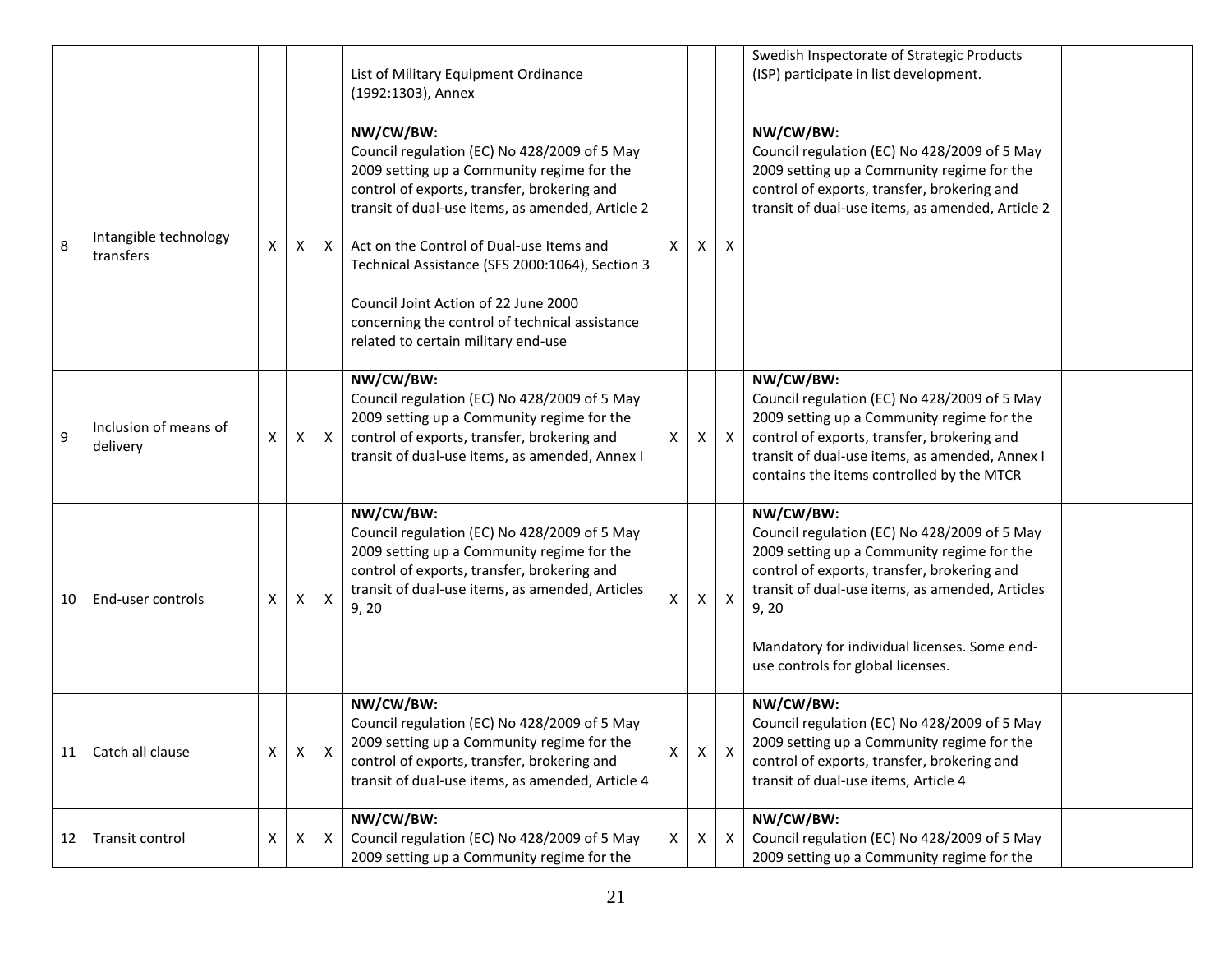|    |                                                                                                                                        |              |   |              | control of exports, transfer, brokering and<br>transit of dual-use items, as amended, Article 6                                                                                                                                                                                                                         |   |   |                           | control of exports, transfer, brokering and<br>transit of dual-use items, as amended, Article 6                                                                                                            |  |
|----|----------------------------------------------------------------------------------------------------------------------------------------|--------------|---|--------------|-------------------------------------------------------------------------------------------------------------------------------------------------------------------------------------------------------------------------------------------------------------------------------------------------------------------------|---|---|---------------------------|------------------------------------------------------------------------------------------------------------------------------------------------------------------------------------------------------------|--|
| 13 | Trans-shipment control                                                                                                                 | X            | X | $\mathsf{X}$ | NW/CW/BW:<br>Council regulation (EC) No 428/2009 of 5 May<br>2009 setting up a Community regime for the<br>control of exports, transfer, brokering and<br>transit of dual-use items, as amended, Article 6                                                                                                              | X | Χ | $\boldsymbol{\mathsf{X}}$ | NW/CW/BW:<br>Council regulation (EC) No 428/2009 of 5 May<br>2009 setting up a Community regime for the<br>control of exports, transfer, brokering and<br>transit of dual-use items, as amended, Article 6 |  |
| 14 | Re-export control                                                                                                                      | X            | X | $\mathsf{X}$ | NW/CW/BW:<br>Council regulation (EC) No 428/2009 of 5 May<br>2009 setting up a Community regime for the<br>control of exports, transfer, brokering and<br>transit of dual-use items, as amended                                                                                                                         | X | Χ | $\boldsymbol{\mathsf{X}}$ | NW/CW/BW:<br>Council regulation (EC) No 428/2009 of 5 May<br>2009 setting up a Community regime for the<br>control of exports, transfer, brokering and<br>transit of dual-use items, as amended            |  |
| 15 | Control over financing of<br>exports/transhipments<br>that would contribute to<br>proliferation                                        | $\mathsf{X}$ | X | X            | NW/CW/BW:<br>Act on Criminal Responsibility for the Financing<br>of Particular Serious Crime in some cases (SFS<br>2002:444), Sections 2-3<br>Act on Criminal Responsibility for Terrorist<br>Crimes (SFS 2003:148), Sections 6-7<br>Act on Measures against Money Laundering<br>and Terrorist Financing (SFS 2017:630) | X | X | X                         | NW/CW/BW:<br>Act on Measures against Money Laundering<br>and Terrorist Financing (SFS 2017:630)                                                                                                            |  |
| 16 | Control over services<br>related to exports/<br>transhipments that<br>would contribute to<br>proliferation including<br>transportation |              |   |              |                                                                                                                                                                                                                                                                                                                         |   |   |                           |                                                                                                                                                                                                            |  |